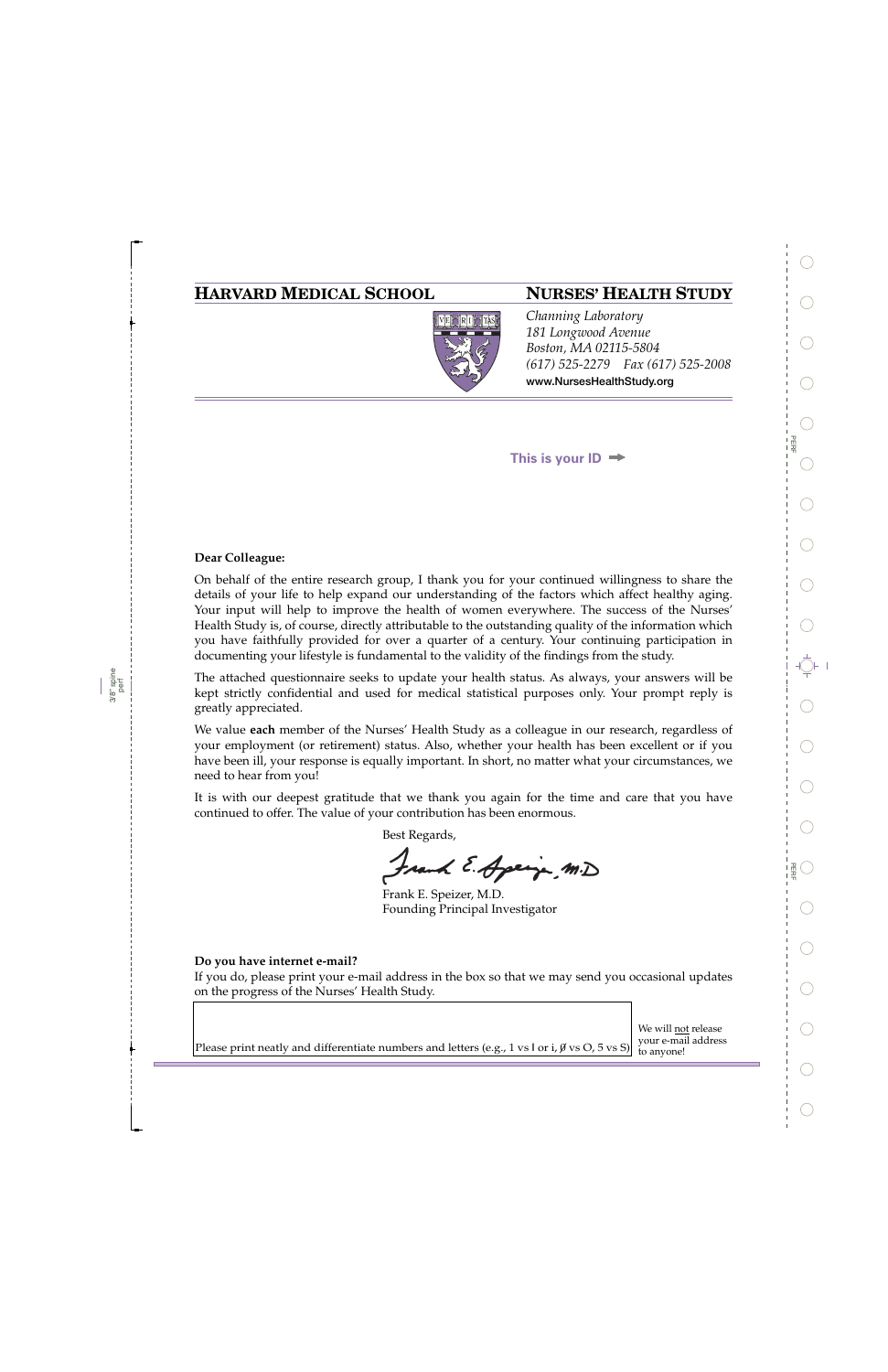## **HARVARD MEDICAL SCHOOL NURSES' HEALTH STUDY**

# **INSTRUCTIONS**

Please use an ordinary No. 2 pencil to answer all questions. Fill in the appropriate response circles completely, or write the requested information in the boxes provided. Note that some questions ask for information **since June 2002**, some ask for **current status**, and some ask about events over **longer periods**. The form is designed to be read by optical-scanning equipment, so it is important that you make **NO STRAY MARKS** and keep any write-in responses **within** the spaces provided. If there are any questions which you do not wish to answer, you may of course leave those blank. If you have comments, please write them on a separate piece of paper.



| 17. Since June 2000, have you had<br>any of these physician-diagnosed |                                 | <b>YEAR OF</b><br><b>DIAGNOSIS</b> |                                       |                |
|-----------------------------------------------------------------------|---------------------------------|------------------------------------|---------------------------------------|----------------|
| illnesses?<br>LEAVE BLANK FOR "NO", MARK HERE FOR "YES"               | <b>BEFORE</b><br>JUNF 1<br>2000 | JUNE '00<br>TO.<br><b>MAY 2002</b> | <b>AFTER</b><br><b>JUNE 1</b><br>2002 |                |
| Diabetes mellitus                                                     |                                 |                                    |                                       |                |
| Elevated cholesterol<br>٧                                             |                                 |                                    |                                       | $\overline{2}$ |
| High blood pressure                                                   |                                 |                                    |                                       | 3              |
| Myocardial infarction (heart attack)<br>٧                             |                                 |                                    |                                       | 4              |
| Hospitalized for MI?<br>Yes<br>N                                      |                                 |                                    |                                       | a              |

- **Please tear off the cover letter (to preserve confidentiality) and return the questionnaire in the enclosed postage–paid envelope.**
- **If your name and address as printed on this questionnaire are no longer correct or are incomplete, or if you are providing your e-mail address, please make any necessary changes on the letter and enclose it with your completed form.**
- **Thank you for completing the 2002 Nurses' Health Study Questionnaire.**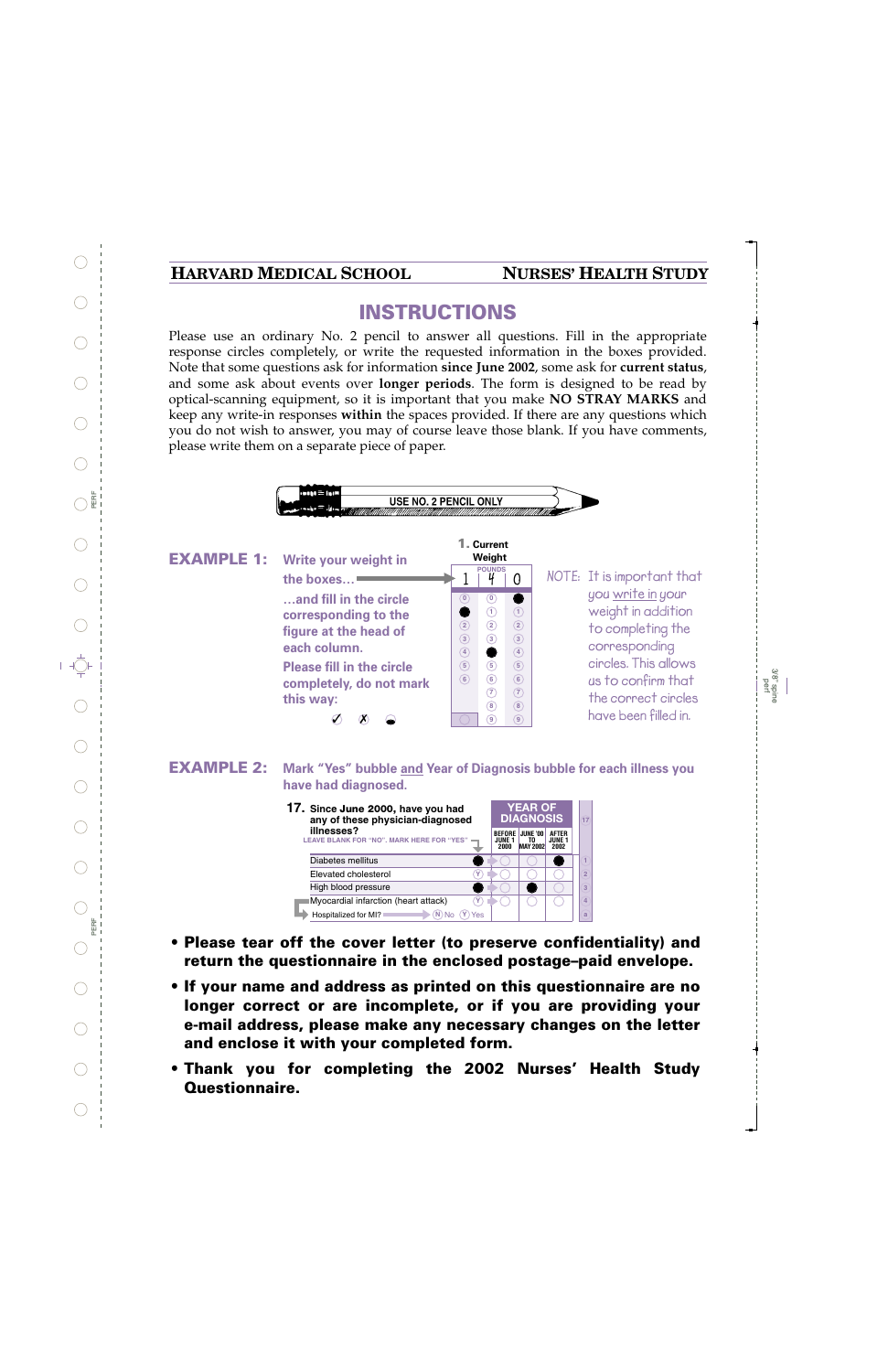|               |                           | <b>HARVARD MEDICAL SCHOOL</b>   | Page 1<br>. .                                                                                                   |                                                                                                                                            | <b>NURSES' HEALTH STUDY</b> |
|---------------|---------------------------|---------------------------------|-----------------------------------------------------------------------------------------------------------------|--------------------------------------------------------------------------------------------------------------------------------------------|-----------------------------|
|               |                           |                                 |                                                                                                                 |                                                                                                                                            | 1)(2)(3)(4)(5)              |
|               | <b>PLEASE USE PENCIL!</b> |                                 | 2. On average, over a 24 hour period, do you sleep:                                                             |                                                                                                                                            | 6)(7)(8)(9)(10)             |
|               | 1. What is your           |                                 | <5 hours<br>$\bigcirc$ 5 hrs<br>$\bigcirc$ 6 hrs                                                                | $10+$ hours<br>$()$ 7 hrs<br>8 hrs<br>9 hrs                                                                                                | $02$ $03$ $04$ $(11)$ $12$  |
|               | current weight?           |                                 | 3. Do you snore? $\bigcirc$ Every night<br>◯ Most nights                                                        | $\bigcirc$ A few nights a week                                                                                                             |                             |
|               |                           |                                 | $($ )<br>Occasionally                                                                                           | Almost never<br>( ) Don't know                                                                                                             | $\overline{2}$              |
|               |                           |                                 | 4. How many days per week do you have breakfast (more than coffee or tea)?                                      |                                                                                                                                            |                             |
| $\circ$       | $\circledcirc$            | $\left( 0\right)$               | $\bigcirc$ 1/wk<br>$\overline{2}$<br>3<br><b>Never</b>                                                          | $\overline{4}$<br>$\bigcirc$ 5<br>6                                                                                                        |                             |
| $\odot$       | $\odot$                   | $\odot$                         | 5. In the past 10 years, how many times have you donated blood?                                                 |                                                                                                                                            |                             |
| $\circled{2}$ | $\circled{2}$             | $\circled{2}$                   | $\bigcirc$ 3-5<br>$\bigcirc$ 6-9<br>None<br>$\bigcirc$ 1 or 2                                                   | $\bigcirc$ 10-14<br>$() 15 - 19$<br>$( ) 20+ \text{times}$                                                                                 | $5\overline{5}$             |
| $\circled{3}$ | $\circled{3}$             | $\circled{3}$                   | 6. Do you currently smoke cigarettes?                                                                           |                                                                                                                                            |                             |
| $\circled{4}$ | $\circled{4}$             | $\circled{4}$                   | $\circ$ Yes $\rightarrow$ How many/day? $\circ$ 1–4 $\circ$ 5–14<br>( ) No                                      | $\bigcirc$ 25–34<br>$\bigcirc$ 15–24                                                                                                       | $35 - 44$<br>$45+$          |
| $\circled{5}$ | $\circled{5}$             | $\circled{5}$                   |                                                                                                                 |                                                                                                                                            |                             |
| $\circ$       | $\circled{6}$             |                                 | 7. Have your menstrual periods ceased permanently?<br>$\bigcap$ Not sure                                        |                                                                                                                                            |                             |
|               | $\circledR$               | $\circled{6}$                   | $()$ No<br>◯ Yes i                                                                                              |                                                                                                                                            |                             |
|               |                           | $\odot$                         | 8. Have you had your uterus removed?                                                                            |                                                                                                                                            |                             |
|               | $\circled{8}$             | $\circled{8}$                   | ◯ Yes Date of surgery: ◯ Before June 1, 2000<br>No.                                                             | After June 1, 2000                                                                                                                         |                             |
|               | 9)                        | $\circ$                         | 9. Have you ever had either of your ovaries surgically removed?                                                 |                                                                                                                                            | 9                           |
|               |                           |                                 | ◯ Yes a) How many ovaries do you have remaining?<br>( ) No                                                      | ( ) None                                                                                                                                   | One<br>a                    |
|               |                           |                                 | <b>0.</b> Since June 2000, have you used Evista (raloxifene) or Nolvadex (tamoxifen)?                           |                                                                                                                                            | 10                          |
|               |                           |                                 |                                                                                                                 | $\degree$ Yes $\blacktriangleright$ a) How many months have you used each drug during the 24 month period between June 2000 and June 2002? |                             |
|               | <b>No</b>                 | Evista                          | $\bigcirc$ 1–4 months $\bigcirc$ 5–9 $\bigcirc$ 10–14<br>◯ Not Used                                             | $\bigcirc$ 15-19<br>$\bigcirc$ 20–24 months $\bigcirc$ Used only after 6/02 E                                                              |                             |
|               |                           |                                 | Nolvadex ◯ Not Used<br>$\bigcirc$ 1–4 months $\bigcirc$ 5–9                                                     | $\bigcirc$ 10–14<br>$\bigcirc$ 15-19<br>20-24 months $\bigcirc$ Used only after 6/02 N                                                     |                             |
|               |                           |                                 | b) Are you currently using Evista or Nolvadex?                                                                  | ◯ Yes, Evista<br>() No, not currently<br>Yes. Nolvadex                                                                                     | $\mathbf{b}$                |
|               |                           |                                 |                                                                                                                 | <b>11.</b> Are you currently using any over-the-counter (e.g., "herbal," "natural," or soy-based) preparations for hormone                 | 11                          |
|               |                           |                                 |                                                                                                                 | replacement or to treat post-menopausal symptoms? (Do NOT include food sources like tofu, soy milk, etc.)                                  |                             |
|               | <b>No</b>                 |                                 | $\bigcirc$ Yes $\blacktriangleright$ What type(s)?<br>$\bigcirc$ Soy estrogen products                          | $\bigcirc$ Natural progesterone cream or wild yam cream                                                                                    | ( ) Other                   |
|               |                           |                                 | 2. Since June 2000, have you used prescription female hormones?                                                 |                                                                                                                                            | 12                          |
|               | $Yes =$                   |                                 |                                                                                                                 | a) How many months did you use them during the 24-month period between June 2000 and June 2002?                                            |                             |
|               | <b>No</b>                 |                                 | $\bigcirc$ 5-9 $\bigcirc$ 10-14 $\bigcirc$ 15-19<br>$( ) 1-4$ months                                            | $\bigcirc$ 20-24 months<br>() Used only after June 2002                                                                                    | a                           |
|               |                           |                                 | b) Are you currently using them (within the last month)?                                                        | () Yes, currently<br>() No, not currently                                                                                                  | $\mathbf b$                 |
|               |                           |                                 | c) Mark the types of hormones you have used the longest during this period.                                     |                                                                                                                                            |                             |
|               |                           |                                 | <b>Combined:</b> $\bigcirc$ Prempro (Pink)<br>◯ Prempro (Blue)                                                  | () Premphase<br>() Combipatch                                                                                                              | FemHRT                      |
|               |                           |                                 | <b>Estrogen:</b> ( ) Oral Premarin<br>$\bigcirc$ Patch Estrogen                                                 | ◯ Vaginal Estrogen<br>◯ Ogen                                                                                                               |                             |
|               |                           |                                 | () Estrace<br>○ Estratest                                                                                       | Other Estrogen (specify in box below)                                                                                                      | (0)(0)(0)                   |
|               |                           |                                 | Progesterone/Progestin:<br>◯ Provera/Cycrin/MPA                                                                 | $\bigcirc$ Vaginal $\bigcirc$ Micronized (e.g., Prometrium)                                                                                | $1)$ $(1)$ $(1)$            |
|               |                           |                                 | O Other progesterone (specify below)                                                                            |                                                                                                                                            | 2)(2)(2)                    |
|               |                           |                                 | Other type of hormones used                                                                                     |                                                                                                                                            | 3)(3)(3)                    |
|               |                           |                                 | (e.g., Bi-est, Tri-est), please specify:                                                                        |                                                                                                                                            | 4)(4)(4)                    |
|               |                           |                                 | d) If you used oral conjugated estrogen (e.g., Premarin) what dose did you usually take?                        |                                                                                                                                            | (5)(5)(5)                   |
|               |                           |                                 | $\circ$ .30 mg/day or less (Green)                                                                              | $\bigcirc$ .625 mg/day (Brown) $\bigcirc$ .9 mg/day (White) $\bigcirc$ 1.25 mg/day (Yellow)                                                | 6)(6)(6)                    |
|               |                           |                                 | $\bigcirc$ More than 1.25 mg/day<br>◯ Dose unknown                                                              | ◯ Did not take oral conjugated estrogen                                                                                                    | 7)(7)(7)                    |
|               |                           |                                 |                                                                                                                 | e) If you used oral medroxyprogesterone (e.g., Provera, Cycrin), what dose did you usually take?                                           | 8(8)(8)                     |
|               |                           |                                 | $\bigcirc$ 2.5 mg or less $\bigcirc$ 5–9 mg $\bigcirc$ 10 mg $\bigcirc$ More than 10 mg $\bigcirc$ Dose unknown |                                                                                                                                            | $()$ Not used $(9)(9)(9)$   |
|               |                           |                                 | f) What was your pattern of hormone use (Days per Month)?                                                       |                                                                                                                                            |                             |
|               |                           |                                 | Oral or Patch Estrogen: Days per Month ( Not used<br>$( )$ <1 day/mo.                                           | $\bigcirc$ 1-8 days<br>$()9 - 18$<br>$() 19 - 26$                                                                                          | 27+ days/mo.                |
|               |                           | Progesterone:                   | <b>Days per Month</b><br>O Not used                                                                             | $<$ 1 day/mo.<br>$9 - 18$<br>$19 - 26$<br>$)$ 1-8 days                                                                                     | $27 + \text{days/mol}$ 2    |
|               |                           |                                 |                                                                                                                 |                                                                                                                                            | 13                          |
|               |                           |                                 | exclude coffee and diet soda.)                                                                                  | 3. How many times per day do you eat? Include meals and snacks. (For snacks, count juice and non-diet soda, but                            |                             |
|               |                           | $\bigcirc$ 1 or 2 times per day | $5$ /day<br>$()$ 3/day<br>$()$ 4/day                                                                            | $6$ /day<br>7/day<br>8/day<br>9 or more times per day                                                                                      |                             |
|               |                           |                                 | 4. Have you ever regularly had heartburn/acid reflux 1 or more times a week?                                    |                                                                                                                                            | 14                          |
|               | ○ No                      |                                 | $\bigcirc$ Yes $\rightarrow$ a) How long did this last?<br>$\bigcirc$ 5 years or less                           | $\bigcirc$ 6–14 years                                                                                                                      |                             |
|               |                           |                                 | b) In the last year, how often have you had heartburn/acid reflux?                                              | 15 years or longer                                                                                                                         | a                           |
|               |                           |                                 |                                                                                                                 |                                                                                                                                            |                             |
|               |                           |                                 | () None in the past year                                                                                        | () Less than once a month<br>() About once a month                                                                                         |                             |
|               |                           |                                 | About once a week                                                                                               | ◯ Several times a week<br>Daily                                                                                                            |                             |
|               |                           |                                 | 5. During the last 12 months, how often have you leaked or lost control of your urine?                          |                                                                                                                                            | 15                          |
|               | ( ) Never                 |                                 | ◯ Less than once/month<br>◯ Once/month                                                                          | $\bigcirc$ 2-3 times/month<br>◯ About once/week<br>() Almost every day                                                                     |                             |
|               |                           |                                 | a) When you lose your urine, how much usually leaks?                                                            |                                                                                                                                            |                             |
|               |                           |                                 | () A few drops<br>$\bigcirc$ Enough to wet your underwear                                                       | $\bigcirc$ Enough to wet your outerclothing                                                                                                | Enough to wet the floor     |
|               |                           |                                 | 6. Did you have a colonoscopy or sigmoidoscopy since June 1, 2000?                                              |                                                                                                                                            | 16                          |
|               |                           |                                 |                                                                                                                 |                                                                                                                                            |                             |
|               | <b>No</b>                 |                                 | ○ Yes ♥ Why did you have the colonoscopy or sigmoidoscopy? (mark all that apply)                                |                                                                                                                                            |                             |
|               |                           |                                 | $\bigcirc$ Family history of colon cancer<br>$\bigcirc$ Bleeding in stool                                       | ◯ Positive test for occult fecal blood ◯ Barium Enema                                                                                      |                             |

 $\mathbf{I}$ 

3/8" spine perf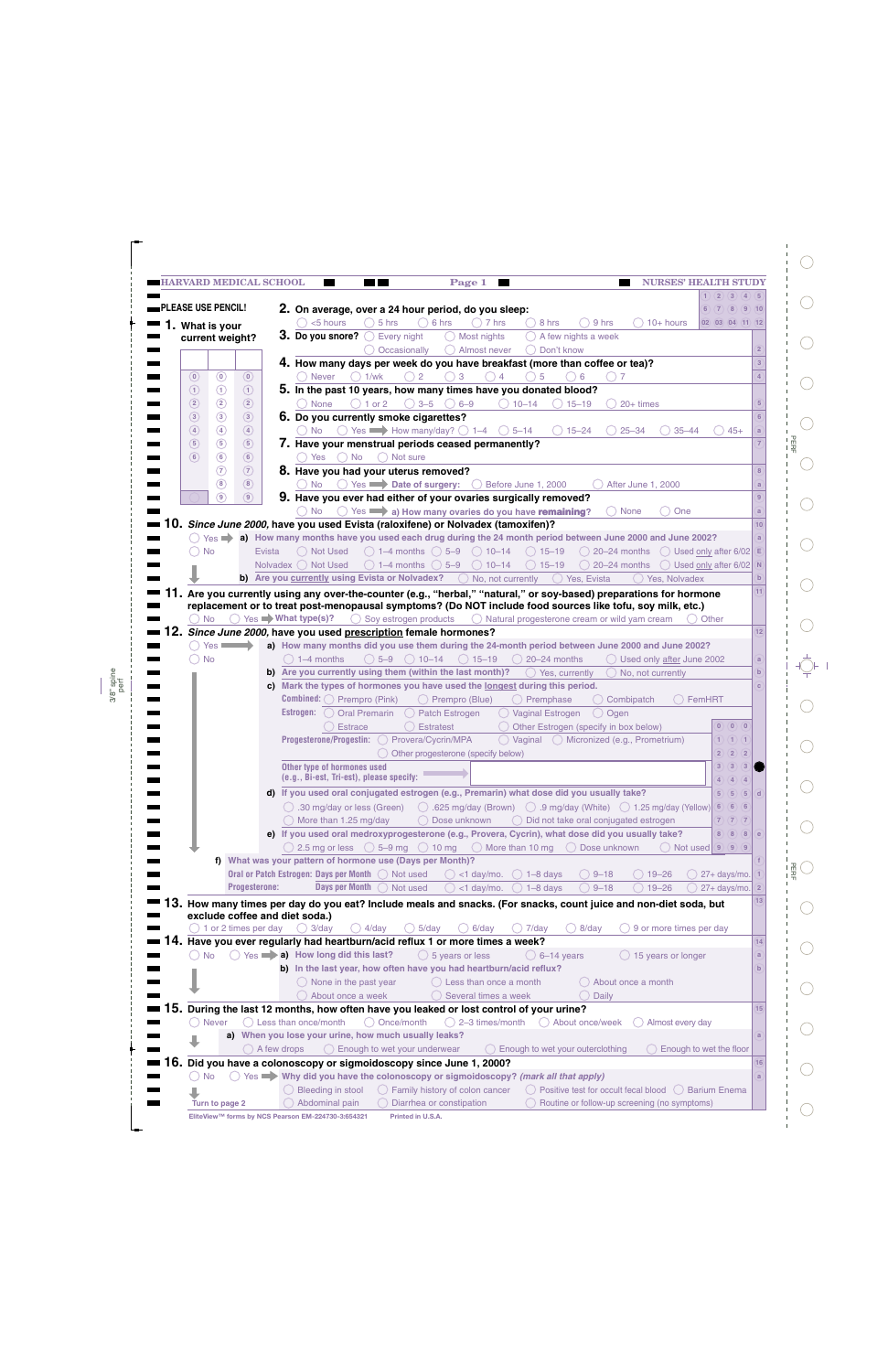|                                                              |                            |      |                                           |                  | Page 2          | <b>NHS 02 L</b>                                                                                           |
|--------------------------------------------------------------|----------------------------|------|-------------------------------------------|------------------|-----------------|-----------------------------------------------------------------------------------------------------------|
| 17. Since June 2000, have you had                            |                            |      | <b>YEAR OF</b>                            |                  |                 | 18. Have you ever had any of these physician-diagnosed                                                    |
| any of these physician-diagnosed                             |                            |      | <b>DIAGNOSIS</b>                          |                  | 17)             | illnesses or procedures?<br>OF FIRST DIAGNOSIS                                                            |
| illnesses?<br>LEAVE BLANK FOR "NO". MARK HERE FOR "YES"      |                            |      | BEFORE JUNE '00 AFTER<br>JUNE 1 TO JUNE 1 |                  |                 | <b>LEAVE BLANK FOR "NO",</b><br>1996 or 1997-                                                             |
|                                                              |                            | 2000 | MAY 2002 2002                             |                  |                 | 2000<br>2001<br>2002<br><b>MARK HERE FOR "YES"</b><br>1999<br><b>Before</b>                               |
| Fibrocystic/other benign breast disease                      | (Y)                        |      |                                           |                  |                 | $\circled{r}$<br>A.L.S. (Amyotrophic Lat. Sclerosis)                                                      |
| Confirmed by breast biopsy? $\blacksquare$ (N) No (Y) Yes    |                            |      |                                           |                  | a               | $\circledcirc$<br>Epilepsy                                                                                |
| Breast cancer                                                | $\circled{r}$              |      |                                           |                  | $\overline{2}$  | Restless leg syndrome, Dr. Dx (Y)                                                                         |
| Cancer of the uterus (endometrium)                           | $\circledcirc$             |      |                                           |                  | 3               | $\circledcirc$<br>Hyperthyroidism/Graves dis.                                                             |
| Cancer of the ovary                                          | $\circledR$                |      |                                           |                  |                 | $\circled{r}$<br>Hypothyroidism                                                                           |
| Colon or rectal polyp (benign)                               | $\circledR$                |      |                                           |                  | 5 <sup>5</sup>  | $\circledcirc$<br>Chronic renal failure                                                                   |
| Cancer of the colon or rectum                                | $(\overline{\mathsf{Y}})$  |      |                                           |                  | 6               | $\mathcal{F}$<br>Gout                                                                                     |
|                                                              |                            |      |                                           |                  |                 | $(\gamma)$                                                                                                |
| Cancer of the lung                                           | $\circledR$                |      |                                           |                  |                 | <b>Barrett's Esophagus</b>                                                                                |
| Melanoma                                                     | $\left( \mathrm{Y}\right)$ |      |                                           |                  |                 | Endoscopy (esophagus or stomach) Y                                                                        |
| Basal cell skin cancer                                       | $\circledR$                |      |                                           |                  | $9$             | 19. Regular Medication (mark if used regularly in past 2 years)                                           |
| Squamous cell skin cancer                                    | $\circled{r}$              |      |                                           |                  | 10 <sup>1</sup> | Acetaminophen (e.g., Tylenol)                                                                             |
| Other cancer                                                 | $\circledR$                |      |                                           |                  | 11 <sup>2</sup> | Days/week: $() 1$<br>$4 - 5$<br>$6+$ days<br>$2 - 3$                                                      |
| Specify site of other cancer                                 |                            |      |                                           |                  |                 | Tablets/wk: $\bigcirc$ 1-2<br>$3 - 5$<br>$6 - 14$<br>$15+$ tablets                                        |
|                                                              |                            |      |                                           |                  |                 | "Baby" or low dose aspirin                                                                                |
| Diabetes mellitus                                            | $(\overline{Y})$ 1         |      |                                           |                  | 12              | Days/week: $()$ 1<br>$2 - 3$<br>$4 - 5$<br>$6+$ days                                                      |
| Elevated cholesterol                                         | $\circledR$                |      |                                           |                  | 13              | Tablets/wk: $\bigcirc$ 1-2<br>$3 - 5$<br>$6 - 14$<br>$15+$ tablets                                        |
| High blood pressure                                          | (Y)                        |      |                                           |                  | 14              | Aspirin or aspirin-containing products (325mg/tablet or more)                                             |
|                                                              |                            |      |                                           |                  |                 |                                                                                                           |
| Myocardial infarction (heart attack)                         | $\circledcirc$             |      |                                           |                  | 15              | Days/week: $() 1$<br>$2 - 3$<br>$4 - 5$<br>$6+$ days                                                      |
| Hospitalized for MI?<br>$\blacktriangleright$ (N) No (Y) Yes |                            |      |                                           |                  | $\mathbf{a}$    | Tablets/wk: $\bigcirc$ 1-2<br>$3 - 5$<br>$6 - 14$<br>$15+$ tablets                                        |
| Angina pectoris                                              | $(\overline{Y})$           |      |                                           |                  | 16              | Ibuprofen (e.g., Advil, Motrin, Nuprin)                                                                   |
| Confirmed by angiogram? $\bigcap_{N>0} N_0$ (Y) Yes          |                            |      |                                           |                  | a               | Days/week: $() 1$<br>$2 - 3$<br>$6+$ days<br>$4 - 5$                                                      |
| Coronary bypass or angioplasty                               | $\circledcirc$             |      |                                           |                  | 17              | Tablets/wk: $\bigcirc$ 1-2<br>$3 - 5$<br>$6 - 14$<br>$15+$ tablets                                        |
| Congestive heart failure                                     | $\circled{r}$              |      |                                           |                  | 18              | Celebrex or Vioxx (COX-2 inhibitors)                                                                      |
| Stroke (CVA)                                                 | $\circledR$                |      |                                           |                  | 19              | Other anti-inflammatory analgesics, 2+ times/week                                                         |
| TIA (Transient ischemic attack)                              | $\left( \mathrm{Y}\right)$ |      |                                           |                  | 20              | (e.g., Aleve, Naprosyn, Relafen, Ketoprofen, Anaprox)                                                     |
| Peripheral artery disease or                                 | $\circledcirc$             |      |                                           |                  | (21)            | Beta-blocker                                                                                              |
|                                                              |                            |      |                                           |                  |                 |                                                                                                           |
| claudication of legs (not varicose veins)                    |                            |      |                                           |                  |                 | (e.g., Inderal, Lopressor, Tenormin, Corgard)                                                             |
| Confirmed by angiogram/surgery? N No (Y) Yes                 |                            |      |                                           |                  | $\mathbf{a}$    | Calcium blocker (e.g., Calan, Procardia, Cardizem)                                                        |
| Carotid surgery (Endarterectomy)                             | (Y)                        |      |                                           |                  | 22              | ACE Inhibitors (e.g., Capoten, Vasotec, Zestril, Altace)                                                  |
| Pulmonary embolus                                            | $\circledcirc$             |      |                                           |                  | 23              | Thiazide diuretic<br>Lasix                                                                                |
| Atrial fibrillation                                          | (Y)                        |      |                                           |                  | 24              | Other antihypertensive (e.g., losartan, doxazosin)                                                        |
| Osteoporosis                                                 | $\circledcirc$             |      |                                           |                  | 25              | Steroids taken orally (e.g., Prednisone, Decadron, Medrol)                                                |
| Vertebral fracture, X-ray confirmed                          | $\circled{r}$              |      |                                           |                  | 26              | Inhaled steroids<br>Inhaled bronchodilator                                                                |
| Hip replacement                                              | $\circledR$                |      |                                           |                  | 27              | Coumadin<br>Digoxin<br>Antiarrhythmic                                                                     |
| <b>Wrist or Colles' Fracture</b><br>Fractures:               | $\circled{r}$              |      |                                           |                  | 28              | "Statin" (cholesterol-lowering) e.g., Zocor, Lipitor, Lovastatin                                          |
| <b>Hip fracture</b>                                          | $\circledR$                |      |                                           |                  | 29              | Other cholesterol-lowering drug                                                                           |
|                                                              |                            |      |                                           |                  |                 |                                                                                                           |
| Cholecystectomy                                              | $\circled{r}$              |      |                                           |                  | 30              | H2 blocker (e.g., Zantac, Pepcid, Tagamet)<br><b>Prilosec or Prevacid</b>                                 |
| Glaucoma                                                     | $\circledR$                |      |                                           |                  | 31              | Fosamax, Actonel, or other bisphosphonate                                                                 |
| Macular degeneration of retina                               | $\circled{r}$              |      |                                           |                  | 32              | Oral hypoglycemic medication<br>Insulin                                                                   |
| Cataract-1st Diagnosis (Dx)                                  | $\circledR$                |      |                                           |                  | 33              | Zoloft<br>Prozac<br>Paxil<br>Celexa                                                                       |
| Cataract extraction                                          | $\circled{r}$              |      |                                           |                  | 34              | Other antidepressants (e.g., Elavil, Tofranil, Pamelor)                                                   |
| Asthma, Doctor diagnosed                                     | $\circledR$                |      |                                           |                  | 35              | Minor tranquilizers (e.g., Valium, Xanax, Ativan, Librium)                                                |
| Emphysema or Chronic bronchitis, Dr. Dx                      | $\left( Y\right)$          |      |                                           |                  | 36              | Meridia (sibutramine)<br>Phentermine<br>Xenical                                                           |
| Parkinson's Disease                                          | $\circledR$                |      |                                           | ∩                | $ 37\rangle$    | 20. In the past two years have you had:                                                                   |
|                                                              | $\circled{r}$              |      |                                           |                  |                 | Yes, for<br>Yes, for<br>(If yes, mark all that apply)<br>No                                               |
| Ulcerative colitis/Crohn's                                   |                            |      |                                           |                  | 38              | screening symptoms                                                                                        |
| Kidney stones                                                | $\circledR$                |      |                                           |                  | 39              | (N)<br>(Y)<br>$(\Upsilon)$<br>A physical exam?                                                            |
| Pernicious Anemia/B12 deficiency                             | $\circled{r}$              |      |                                           |                  | 40              | $\circledcirc$<br>$\circledR$<br>$\circledR$<br>Exam by eye doctor?                                       |
| Multiple sclerosis                                           | $\circledR$                |      |                                           |                  | (41)            | $\circled{r}$<br>$\circled{r}$<br>$\binom{N}{k}$<br>Mammogram?                                            |
| SLE (systemic lupus)                                         | $(\gamma)$                 |      |                                           |                  | 42              | $\circledcirc$<br>$\circledcirc$<br>$\binom{N}{N}$<br>Fasting blood sugar?                                |
| Rheumatoid arthritis, Dr. Dx                                 | $\circledR$                |      |                                           |                  | 43              | 21. Is this your correct date of birth?<br>$\rightarrow$                                                  |
|                                                              |                            |      |                                           |                  |                 |                                                                                                           |
| Rheumatoid factor<br>$\bigcirc$ negative/unknown             |                            |      | positive                                  |                  | a               | $\bigcirc$ Yes<br>If no, please                                                                           |
| Depression, clinician Dx                                     | (Y)                        |      |                                           |                  | 44              | write correct<br>( ) No<br><b>START OF BUILDING</b><br>date.<br><b>MONTH</b><br><b>DAY</b><br><b>YEAR</b> |
| Other major illness or surgery since                         | $\circledcirc$             |      |                                           |                  | 45              |                                                                                                           |
| June 2000                                                    |                            |      |                                           |                  |                 | $\left( 2\right)$<br>$\overline{4}$<br>8<br>P                                                             |
| Please specify:                                              |                            |      | 6<br>$\overline{4}$<br>5 <sup>1</sup>     | $\overline{7}$   | $\overline{8}$  | $\overline{0}$<br>$\vert$ 2<br>8<br>$\sqrt{4}$                                                            |
|                                                              |                            |      |                                           |                  |                 |                                                                                                           |
|                                                              |                            | 3    | 5 <sup>5</sup><br>6<br>$\left( 4 \right)$ | $\left(7\right)$ | 8)(9            | (2)(3)(4)(5)(6)(7)(8)(9)<br>$\sqrt{2}$<br>$\left( 4 \right)$<br>$\left  8 \right $<br>P                   |

3/8" spine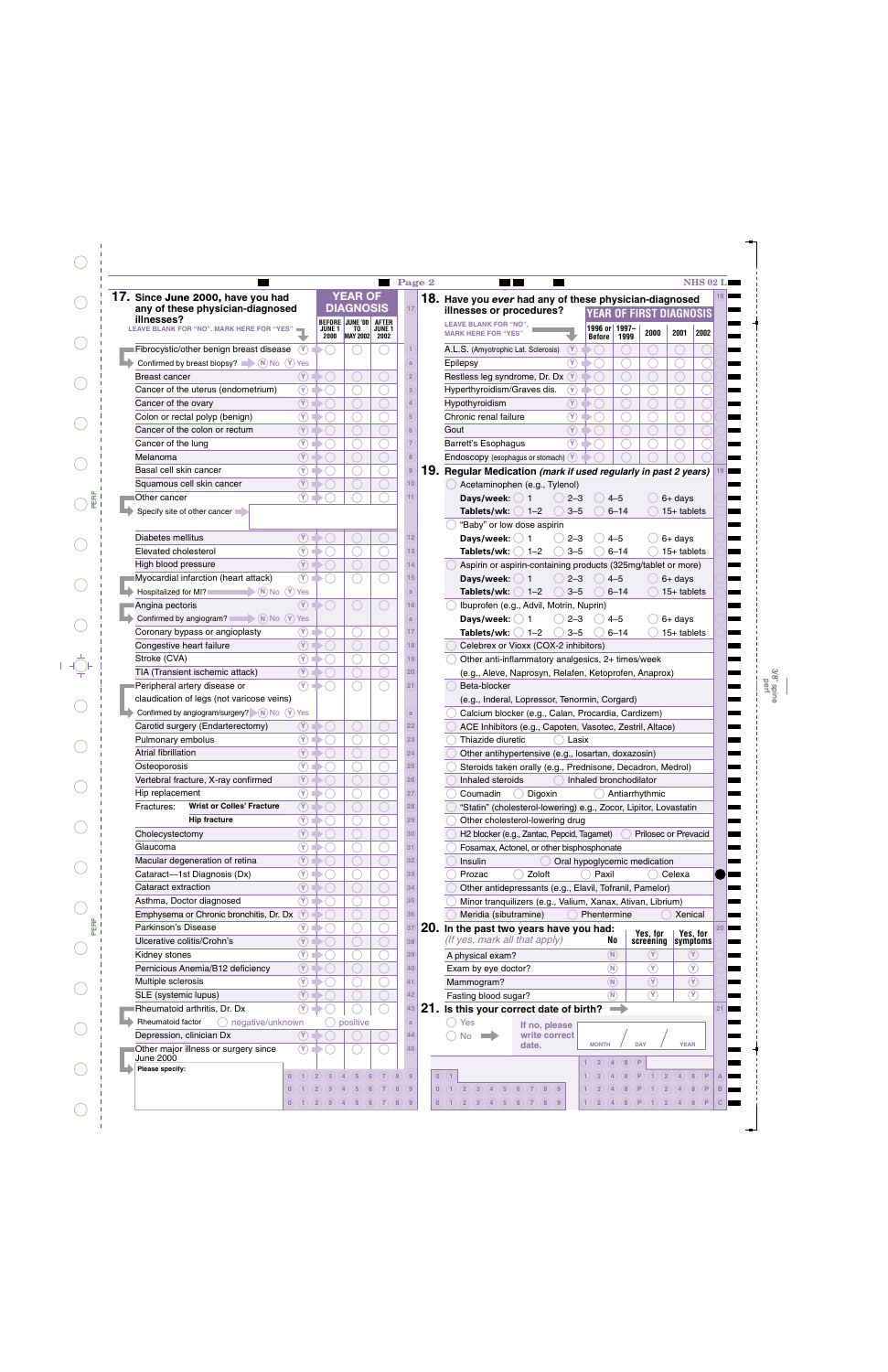| $()$ 3–5<br>$\langle \ \rangle$ Yes $\blacktriangleright$ a) How many do you take per week?<br>$( ) 2$ or less<br><b>No</b><br>b) What specific brand (or equivalency) do you usually take?<br>( ) Other<br>$\qquad \qquad \Longrightarrow$<br><b>Centrum Silver</b><br>() Centrum<br><b>One-A-Day Essential</b><br>Theragran M<br>Not counting multi-vitamins, do you take any of the following preparations?<br>a) Vitamin A<br><b>No</b><br>8,000 to<br>13,000 to<br>Yes, seasonal only<br><b>Dose</b><br>Less than<br>$\Box$<br>lf.<br>8,000 IU<br>12,000 IU<br>22,000 IU<br>Yes, most months<br>Yes,<br>per day:<br>b) Vitamin C<br>$()$ No<br>Yes, seasonal only<br>Less than<br>$( ) 400$ to<br>750 to<br><b>If</b><br><b>Dose</b><br>Yes, most months<br>700 mg.<br>1250 mg.<br>400 mg.<br>Yes,<br>per day:<br>c) Vitamin $Bf$<br>$\left( \begin{array}{c} \end{array} \right)$<br><b>No</b><br>$40$ to<br>Yes:<br>If Yes,<br>Less than<br>10 to<br>Dose<br>$10$ mg.<br>39 mg.<br>79 mg.<br>per day:<br>d) Vitamin E<br>◯ No<br>300 to<br>Yes<br>If Yes,<br>Less than<br>100 to<br><b>Dose</b><br>250 IU<br>100 IU<br>500 IU<br>per day:<br>e) Calcium<br><b>No</b><br>400 to<br>901 to<br>Yes<br>If Yes. 1 Dose per dav<br>Less than<br>400 mg.<br>900 mg.<br>1300 mg.<br>(elemental calcium):<br>(Include elemental Calcium in Tums, etc.)<br>f) Vitamin D<br><b>No</b><br>If Yes,<br>Less than<br>300 to<br>600 to<br><b>Yes</b><br><b>Dose</b><br>300 IU<br>500 IU<br>900 IU<br>per day:<br>(In calcium supplement or separately)<br>g) Selenium<br>If Yes,<br>80 to<br>140 to<br><b>No</b><br>Yes<br><b>Dose</b><br>Less than<br>250 mcg.<br>80 mcg.<br>130 mcg.<br>per day:<br>h) Niacin<br>$\bigcirc$ No<br>If Yes,<br>Less than<br>50 to<br>400 to<br>Yes<br><b>Dose</b>                                                                                                                                                                                                                                                                                                                                                                                                                                                                                                                                                                                                                                                                                                                                                                                                                                                                                                                                                                                                                                                                                                                                                                                                                                                                                                                                                                                                                                                                                                                                                                                                                                                                                                                                                | $( ) 10$ or more<br>23,000 IU<br>Don't<br>know<br>or more<br>Don't<br>1300 mg.<br>know<br>or more<br>80 mg.<br>Don't<br>know<br>or more<br>600 IU<br>Don't<br>know<br>or more<br>1301 mg.<br>Don't<br>know<br>or more<br>1,000 IU<br>Don't<br>know<br>or more |
|-----------------------------------------------------------------------------------------------------------------------------------------------------------------------------------------------------------------------------------------------------------------------------------------------------------------------------------------------------------------------------------------------------------------------------------------------------------------------------------------------------------------------------------------------------------------------------------------------------------------------------------------------------------------------------------------------------------------------------------------------------------------------------------------------------------------------------------------------------------------------------------------------------------------------------------------------------------------------------------------------------------------------------------------------------------------------------------------------------------------------------------------------------------------------------------------------------------------------------------------------------------------------------------------------------------------------------------------------------------------------------------------------------------------------------------------------------------------------------------------------------------------------------------------------------------------------------------------------------------------------------------------------------------------------------------------------------------------------------------------------------------------------------------------------------------------------------------------------------------------------------------------------------------------------------------------------------------------------------------------------------------------------------------------------------------------------------------------------------------------------------------------------------------------------------------------------------------------------------------------------------------------------------------------------------------------------------------------------------------------------------------------------------------------------------------------------------------------------------------------------------------------------------------------------------------------------------------------------------------------------------------------------------------------------------------------------------------------------------------------------------------------------------------------------------------------------------------------------------------------------------------------------------------------------------------------------------------------------------------------------------------------------------------------------------------------------------------------------------------------------------------------------------------------------------------------------------------------------------------------------------------------------------------------------------------------------------------------------------------------------------------------------------------------------------------------------------------------------------------------------------------------------------------------|---------------------------------------------------------------------------------------------------------------------------------------------------------------------------------------------------------------------------------------------------------------|
|                                                                                                                                                                                                                                                                                                                                                                                                                                                                                                                                                                                                                                                                                                                                                                                                                                                                                                                                                                                                                                                                                                                                                                                                                                                                                                                                                                                                                                                                                                                                                                                                                                                                                                                                                                                                                                                                                                                                                                                                                                                                                                                                                                                                                                                                                                                                                                                                                                                                                                                                                                                                                                                                                                                                                                                                                                                                                                                                                                                                                                                                                                                                                                                                                                                                                                                                                                                                                                                                                                                                         |                                                                                                                                                                                                                                                               |
|                                                                                                                                                                                                                                                                                                                                                                                                                                                                                                                                                                                                                                                                                                                                                                                                                                                                                                                                                                                                                                                                                                                                                                                                                                                                                                                                                                                                                                                                                                                                                                                                                                                                                                                                                                                                                                                                                                                                                                                                                                                                                                                                                                                                                                                                                                                                                                                                                                                                                                                                                                                                                                                                                                                                                                                                                                                                                                                                                                                                                                                                                                                                                                                                                                                                                                                                                                                                                                                                                                                                         |                                                                                                                                                                                                                                                               |
|                                                                                                                                                                                                                                                                                                                                                                                                                                                                                                                                                                                                                                                                                                                                                                                                                                                                                                                                                                                                                                                                                                                                                                                                                                                                                                                                                                                                                                                                                                                                                                                                                                                                                                                                                                                                                                                                                                                                                                                                                                                                                                                                                                                                                                                                                                                                                                                                                                                                                                                                                                                                                                                                                                                                                                                                                                                                                                                                                                                                                                                                                                                                                                                                                                                                                                                                                                                                                                                                                                                                         |                                                                                                                                                                                                                                                               |
|                                                                                                                                                                                                                                                                                                                                                                                                                                                                                                                                                                                                                                                                                                                                                                                                                                                                                                                                                                                                                                                                                                                                                                                                                                                                                                                                                                                                                                                                                                                                                                                                                                                                                                                                                                                                                                                                                                                                                                                                                                                                                                                                                                                                                                                                                                                                                                                                                                                                                                                                                                                                                                                                                                                                                                                                                                                                                                                                                                                                                                                                                                                                                                                                                                                                                                                                                                                                                                                                                                                                         |                                                                                                                                                                                                                                                               |
|                                                                                                                                                                                                                                                                                                                                                                                                                                                                                                                                                                                                                                                                                                                                                                                                                                                                                                                                                                                                                                                                                                                                                                                                                                                                                                                                                                                                                                                                                                                                                                                                                                                                                                                                                                                                                                                                                                                                                                                                                                                                                                                                                                                                                                                                                                                                                                                                                                                                                                                                                                                                                                                                                                                                                                                                                                                                                                                                                                                                                                                                                                                                                                                                                                                                                                                                                                                                                                                                                                                                         |                                                                                                                                                                                                                                                               |
|                                                                                                                                                                                                                                                                                                                                                                                                                                                                                                                                                                                                                                                                                                                                                                                                                                                                                                                                                                                                                                                                                                                                                                                                                                                                                                                                                                                                                                                                                                                                                                                                                                                                                                                                                                                                                                                                                                                                                                                                                                                                                                                                                                                                                                                                                                                                                                                                                                                                                                                                                                                                                                                                                                                                                                                                                                                                                                                                                                                                                                                                                                                                                                                                                                                                                                                                                                                                                                                                                                                                         |                                                                                                                                                                                                                                                               |
|                                                                                                                                                                                                                                                                                                                                                                                                                                                                                                                                                                                                                                                                                                                                                                                                                                                                                                                                                                                                                                                                                                                                                                                                                                                                                                                                                                                                                                                                                                                                                                                                                                                                                                                                                                                                                                                                                                                                                                                                                                                                                                                                                                                                                                                                                                                                                                                                                                                                                                                                                                                                                                                                                                                                                                                                                                                                                                                                                                                                                                                                                                                                                                                                                                                                                                                                                                                                                                                                                                                                         |                                                                                                                                                                                                                                                               |
|                                                                                                                                                                                                                                                                                                                                                                                                                                                                                                                                                                                                                                                                                                                                                                                                                                                                                                                                                                                                                                                                                                                                                                                                                                                                                                                                                                                                                                                                                                                                                                                                                                                                                                                                                                                                                                                                                                                                                                                                                                                                                                                                                                                                                                                                                                                                                                                                                                                                                                                                                                                                                                                                                                                                                                                                                                                                                                                                                                                                                                                                                                                                                                                                                                                                                                                                                                                                                                                                                                                                         |                                                                                                                                                                                                                                                               |
|                                                                                                                                                                                                                                                                                                                                                                                                                                                                                                                                                                                                                                                                                                                                                                                                                                                                                                                                                                                                                                                                                                                                                                                                                                                                                                                                                                                                                                                                                                                                                                                                                                                                                                                                                                                                                                                                                                                                                                                                                                                                                                                                                                                                                                                                                                                                                                                                                                                                                                                                                                                                                                                                                                                                                                                                                                                                                                                                                                                                                                                                                                                                                                                                                                                                                                                                                                                                                                                                                                                                         |                                                                                                                                                                                                                                                               |
|                                                                                                                                                                                                                                                                                                                                                                                                                                                                                                                                                                                                                                                                                                                                                                                                                                                                                                                                                                                                                                                                                                                                                                                                                                                                                                                                                                                                                                                                                                                                                                                                                                                                                                                                                                                                                                                                                                                                                                                                                                                                                                                                                                                                                                                                                                                                                                                                                                                                                                                                                                                                                                                                                                                                                                                                                                                                                                                                                                                                                                                                                                                                                                                                                                                                                                                                                                                                                                                                                                                                         |                                                                                                                                                                                                                                                               |
|                                                                                                                                                                                                                                                                                                                                                                                                                                                                                                                                                                                                                                                                                                                                                                                                                                                                                                                                                                                                                                                                                                                                                                                                                                                                                                                                                                                                                                                                                                                                                                                                                                                                                                                                                                                                                                                                                                                                                                                                                                                                                                                                                                                                                                                                                                                                                                                                                                                                                                                                                                                                                                                                                                                                                                                                                                                                                                                                                                                                                                                                                                                                                                                                                                                                                                                                                                                                                                                                                                                                         |                                                                                                                                                                                                                                                               |
|                                                                                                                                                                                                                                                                                                                                                                                                                                                                                                                                                                                                                                                                                                                                                                                                                                                                                                                                                                                                                                                                                                                                                                                                                                                                                                                                                                                                                                                                                                                                                                                                                                                                                                                                                                                                                                                                                                                                                                                                                                                                                                                                                                                                                                                                                                                                                                                                                                                                                                                                                                                                                                                                                                                                                                                                                                                                                                                                                                                                                                                                                                                                                                                                                                                                                                                                                                                                                                                                                                                                         |                                                                                                                                                                                                                                                               |
|                                                                                                                                                                                                                                                                                                                                                                                                                                                                                                                                                                                                                                                                                                                                                                                                                                                                                                                                                                                                                                                                                                                                                                                                                                                                                                                                                                                                                                                                                                                                                                                                                                                                                                                                                                                                                                                                                                                                                                                                                                                                                                                                                                                                                                                                                                                                                                                                                                                                                                                                                                                                                                                                                                                                                                                                                                                                                                                                                                                                                                                                                                                                                                                                                                                                                                                                                                                                                                                                                                                                         |                                                                                                                                                                                                                                                               |
|                                                                                                                                                                                                                                                                                                                                                                                                                                                                                                                                                                                                                                                                                                                                                                                                                                                                                                                                                                                                                                                                                                                                                                                                                                                                                                                                                                                                                                                                                                                                                                                                                                                                                                                                                                                                                                                                                                                                                                                                                                                                                                                                                                                                                                                                                                                                                                                                                                                                                                                                                                                                                                                                                                                                                                                                                                                                                                                                                                                                                                                                                                                                                                                                                                                                                                                                                                                                                                                                                                                                         |                                                                                                                                                                                                                                                               |
|                                                                                                                                                                                                                                                                                                                                                                                                                                                                                                                                                                                                                                                                                                                                                                                                                                                                                                                                                                                                                                                                                                                                                                                                                                                                                                                                                                                                                                                                                                                                                                                                                                                                                                                                                                                                                                                                                                                                                                                                                                                                                                                                                                                                                                                                                                                                                                                                                                                                                                                                                                                                                                                                                                                                                                                                                                                                                                                                                                                                                                                                                                                                                                                                                                                                                                                                                                                                                                                                                                                                         |                                                                                                                                                                                                                                                               |
|                                                                                                                                                                                                                                                                                                                                                                                                                                                                                                                                                                                                                                                                                                                                                                                                                                                                                                                                                                                                                                                                                                                                                                                                                                                                                                                                                                                                                                                                                                                                                                                                                                                                                                                                                                                                                                                                                                                                                                                                                                                                                                                                                                                                                                                                                                                                                                                                                                                                                                                                                                                                                                                                                                                                                                                                                                                                                                                                                                                                                                                                                                                                                                                                                                                                                                                                                                                                                                                                                                                                         |                                                                                                                                                                                                                                                               |
|                                                                                                                                                                                                                                                                                                                                                                                                                                                                                                                                                                                                                                                                                                                                                                                                                                                                                                                                                                                                                                                                                                                                                                                                                                                                                                                                                                                                                                                                                                                                                                                                                                                                                                                                                                                                                                                                                                                                                                                                                                                                                                                                                                                                                                                                                                                                                                                                                                                                                                                                                                                                                                                                                                                                                                                                                                                                                                                                                                                                                                                                                                                                                                                                                                                                                                                                                                                                                                                                                                                                         |                                                                                                                                                                                                                                                               |
|                                                                                                                                                                                                                                                                                                                                                                                                                                                                                                                                                                                                                                                                                                                                                                                                                                                                                                                                                                                                                                                                                                                                                                                                                                                                                                                                                                                                                                                                                                                                                                                                                                                                                                                                                                                                                                                                                                                                                                                                                                                                                                                                                                                                                                                                                                                                                                                                                                                                                                                                                                                                                                                                                                                                                                                                                                                                                                                                                                                                                                                                                                                                                                                                                                                                                                                                                                                                                                                                                                                                         |                                                                                                                                                                                                                                                               |
|                                                                                                                                                                                                                                                                                                                                                                                                                                                                                                                                                                                                                                                                                                                                                                                                                                                                                                                                                                                                                                                                                                                                                                                                                                                                                                                                                                                                                                                                                                                                                                                                                                                                                                                                                                                                                                                                                                                                                                                                                                                                                                                                                                                                                                                                                                                                                                                                                                                                                                                                                                                                                                                                                                                                                                                                                                                                                                                                                                                                                                                                                                                                                                                                                                                                                                                                                                                                                                                                                                                                         | 260 mcg.<br>Don't                                                                                                                                                                                                                                             |
|                                                                                                                                                                                                                                                                                                                                                                                                                                                                                                                                                                                                                                                                                                                                                                                                                                                                                                                                                                                                                                                                                                                                                                                                                                                                                                                                                                                                                                                                                                                                                                                                                                                                                                                                                                                                                                                                                                                                                                                                                                                                                                                                                                                                                                                                                                                                                                                                                                                                                                                                                                                                                                                                                                                                                                                                                                                                                                                                                                                                                                                                                                                                                                                                                                                                                                                                                                                                                                                                                                                                         | know<br>or more                                                                                                                                                                                                                                               |
|                                                                                                                                                                                                                                                                                                                                                                                                                                                                                                                                                                                                                                                                                                                                                                                                                                                                                                                                                                                                                                                                                                                                                                                                                                                                                                                                                                                                                                                                                                                                                                                                                                                                                                                                                                                                                                                                                                                                                                                                                                                                                                                                                                                                                                                                                                                                                                                                                                                                                                                                                                                                                                                                                                                                                                                                                                                                                                                                                                                                                                                                                                                                                                                                                                                                                                                                                                                                                                                                                                                                         | 900 mg.<br>Don't                                                                                                                                                                                                                                              |
| per day:                                                                                                                                                                                                                                                                                                                                                                                                                                                                                                                                                                                                                                                                                                                                                                                                                                                                                                                                                                                                                                                                                                                                                                                                                                                                                                                                                                                                                                                                                                                                                                                                                                                                                                                                                                                                                                                                                                                                                                                                                                                                                                                                                                                                                                                                                                                                                                                                                                                                                                                                                                                                                                                                                                                                                                                                                                                                                                                                                                                                                                                                                                                                                                                                                                                                                                                                                                                                                                                                                                                                | know<br>or more                                                                                                                                                                                                                                               |
| <b>No</b><br>If Yes,<br>25 <sub>to</sub><br>75 to<br>Yes<br><b>Dose</b><br>Less than                                                                                                                                                                                                                                                                                                                                                                                                                                                                                                                                                                                                                                                                                                                                                                                                                                                                                                                                                                                                                                                                                                                                                                                                                                                                                                                                                                                                                                                                                                                                                                                                                                                                                                                                                                                                                                                                                                                                                                                                                                                                                                                                                                                                                                                                                                                                                                                                                                                                                                                                                                                                                                                                                                                                                                                                                                                                                                                                                                                                                                                                                                                                                                                                                                                                                                                                                                                                                                                    | Don't<br>$101$ mg.                                                                                                                                                                                                                                            |
| 25 mg.<br>74 mg.<br>$100$ mg.<br>per day:                                                                                                                                                                                                                                                                                                                                                                                                                                                                                                                                                                                                                                                                                                                                                                                                                                                                                                                                                                                                                                                                                                                                                                                                                                                                                                                                                                                                                                                                                                                                                                                                                                                                                                                                                                                                                                                                                                                                                                                                                                                                                                                                                                                                                                                                                                                                                                                                                                                                                                                                                                                                                                                                                                                                                                                                                                                                                                                                                                                                                                                                                                                                                                                                                                                                                                                                                                                                                                                                                               | know<br>or more                                                                                                                                                                                                                                               |
| Metamucil/Citrucil<br><b>Folic Acid</b><br>Potassium<br>Chromium                                                                                                                                                                                                                                                                                                                                                                                                                                                                                                                                                                                                                                                                                                                                                                                                                                                                                                                                                                                                                                                                                                                                                                                                                                                                                                                                                                                                                                                                                                                                                                                                                                                                                                                                                                                                                                                                                                                                                                                                                                                                                                                                                                                                                                                                                                                                                                                                                                                                                                                                                                                                                                                                                                                                                                                                                                                                                                                                                                                                                                                                                                                                                                                                                                                                                                                                                                                                                                                                        |                                                                                                                                                                                                                                                               |
| <b>HARVARD MEDICAL SCHOOL</b><br>Page 3<br>22. Do you currently take multi-vitamins? (Please report other individual vitamins in the next section.)<br>$( ) 6 - 9$<br>300 mg.<br>800 mg.<br>50 mg.<br>i) Zinc<br>Are there<br><b>DHEA</b><br>other<br>() Cod Liver Oil<br><b>B-Complex</b><br>Magnesium<br>Lecithin<br>$)$ Iron<br>supplements<br>$()$ Vitamin B <sub>12</sub><br>Ginkgo Biloba<br><b>Melatonin</b><br>Beta-carotene<br>that you take<br>Coenzyme Q10<br>Fish Oil<br><b>Garlic Supplements</b><br>Glucosamine<br>on a regular<br>basis?<br>St. John's Wort<br>Chondroitin<br>Ginseng<br>Lycopene<br>23. How many teaspoons of sugar do you add to your beverages or food<br>O(23)<br>each day?<br>tsp.<br>Specify cereal brand & type<br>24. What brand and type of cold breakfast<br>cereal do you<br>Don't eat cold<br>(24)<br>breakfast cereal.<br>usually eat?<br>25. What form of margarine do you usually use?<br>What specific brand & type of margarine<br>(e.g., Blue Bonnet Lower Fat Spread)?<br>Form? $\bigcap$ Stick<br>None<br>Tub<br>Spray<br>Squeeze (liquid)<br>Type?<br>Reg<br><b>Extra Light</b><br>Light<br>Nonfat<br>26. For each food listed, fill in the circle indicating how often<br>on average you have used the amount specified during<br><b>AVERAGE USE LAST YEAR</b><br>the past year.<br>2-4 per 5-6 per<br>$2 - 3$<br>$4 - 5$<br>Never, or less than<br>$\overline{1}$<br>$1 - 3$ per<br>1 per<br><b>DAIRY FOODS</b><br>once per month<br>month<br>week<br>week<br>$\circledR$<br>$\circledcirc$<br>Skim milk<br>Milk (8 oz. glass)<br>$\circledR$<br>$\circledR$<br>(1)(2)(3)(4)(9)<br>1 or 2 % milk<br>$\bf{0}$<br>$\circledR$<br>$\circledR$<br>S<br>Whole milk<br>с<br>$\circledR$<br>$\circledR$<br>$\left( 0\right)$<br>$\bigcirc$ $\bigcirc$<br>Soy milk<br>$\circledR$<br>$\circledR$<br>(1)(1)<br>(1)(1)(1)<br>Cream, e.g., coffee, whipped or sour cream (1 Tbs)<br>$\left( 1\right)$<br>(1)<br>$\circledR$<br>$\circledR$<br>(2)(2)<br>$\overline{2}$<br>(2)<br>(2)(2)(2)<br>Non-dairy coffee whitener (1 Tbs)<br>$\circledR$<br>$\circledR$<br>$\left( 3\right)$ $\left( 3\right)$<br>$\sqrt{3}$<br>$\left(3\right)$<br>(3)(3)(3)<br>Frozen yogurt, sherbet or non-fat ice cream (1/2 cup)<br>$\circledR$<br>$\circledR$<br>$\left(4\right)$ $\left(4\right)$<br>(4)(4)(4)<br>Regular ice cream (1/2 cup)<br>$\overline{4}$<br>$\left( 4\right)$<br>$\circledR$<br>$\circledR$<br>$\binom{5}{ }$<br>$\overline{5}$<br>$\left(5\right)$<br>(5)<br>$\left(5\right)$<br>(5)(5)<br>Artificially sweetened or plain (1 cup)<br>Yogurt<br>$\circledR$<br>$\circledcirc$<br>(6)(6)<br>6<br>(6)(6)(6)<br>Sweetened-with fruit or other flavoring (1 cup)<br>(6)<br>$\left( 7\right)$<br>7)(7)(7)<br>$\overline{7}$<br>(7)<br>(7)<br>Margarine (pat), added to food or bread; exclude<br>use in cooking<br>$\left( \frac{8}{3} \right)$<br>$\circledR$<br>$\circledcirc$<br>$\overline{8}$<br>$\left( 8\right)$<br>$\left( 8\right)$<br>(8)(8)<br>(9)(9)(9)<br>(9)(9)(9)<br>Butter (pat), added to food or bread; exclude<br>$\boxed{9}$<br>9)<br>use in cooking<br>$\circled{w}$<br>$\circledcirc$<br>$\circledcirc$<br>$\circledR$<br>Cottage or ricotta cheese (1/2 cup)<br>1)(1)(1)(1)(1)(1)(1)(1)<br>$\circledR$<br>2) (2) (2) (2) (2) (2) (2)<br>$\circledR$<br>Cream cheese (1 oz.)<br>(4)(4)(4)(4)(4)(4)<br>Other cheese, e.g., American, cheddar, etc., plain or<br>as part of a dish (1 slice or 1 oz. serving)<br>$\binom{w}{k}$<br>$\circledcirc$<br>(8)(8)(8)(8)(8)(8) |                                                                                                                                                                                                                                                               |
|                                                                                                                                                                                                                                                                                                                                                                                                                                                                                                                                                                                                                                                                                                                                                                                                                                                                                                                                                                                                                                                                                                                                                                                                                                                                                                                                                                                                                                                                                                                                                                                                                                                                                                                                                                                                                                                                                                                                                                                                                                                                                                                                                                                                                                                                                                                                                                                                                                                                                                                                                                                                                                                                                                                                                                                                                                                                                                                                                                                                                                                                                                                                                                                                                                                                                                                                                                                                                                                                                                                                         |                                                                                                                                                                                                                                                               |
|                                                                                                                                                                                                                                                                                                                                                                                                                                                                                                                                                                                                                                                                                                                                                                                                                                                                                                                                                                                                                                                                                                                                                                                                                                                                                                                                                                                                                                                                                                                                                                                                                                                                                                                                                                                                                                                                                                                                                                                                                                                                                                                                                                                                                                                                                                                                                                                                                                                                                                                                                                                                                                                                                                                                                                                                                                                                                                                                                                                                                                                                                                                                                                                                                                                                                                                                                                                                                                                                                                                                         |                                                                                                                                                                                                                                                               |
|                                                                                                                                                                                                                                                                                                                                                                                                                                                                                                                                                                                                                                                                                                                                                                                                                                                                                                                                                                                                                                                                                                                                                                                                                                                                                                                                                                                                                                                                                                                                                                                                                                                                                                                                                                                                                                                                                                                                                                                                                                                                                                                                                                                                                                                                                                                                                                                                                                                                                                                                                                                                                                                                                                                                                                                                                                                                                                                                                                                                                                                                                                                                                                                                                                                                                                                                                                                                                                                                                                                                         |                                                                                                                                                                                                                                                               |
|                                                                                                                                                                                                                                                                                                                                                                                                                                                                                                                                                                                                                                                                                                                                                                                                                                                                                                                                                                                                                                                                                                                                                                                                                                                                                                                                                                                                                                                                                                                                                                                                                                                                                                                                                                                                                                                                                                                                                                                                                                                                                                                                                                                                                                                                                                                                                                                                                                                                                                                                                                                                                                                                                                                                                                                                                                                                                                                                                                                                                                                                                                                                                                                                                                                                                                                                                                                                                                                                                                                                         |                                                                                                                                                                                                                                                               |
|                                                                                                                                                                                                                                                                                                                                                                                                                                                                                                                                                                                                                                                                                                                                                                                                                                                                                                                                                                                                                                                                                                                                                                                                                                                                                                                                                                                                                                                                                                                                                                                                                                                                                                                                                                                                                                                                                                                                                                                                                                                                                                                                                                                                                                                                                                                                                                                                                                                                                                                                                                                                                                                                                                                                                                                                                                                                                                                                                                                                                                                                                                                                                                                                                                                                                                                                                                                                                                                                                                                                         |                                                                                                                                                                                                                                                               |
| Ex: AARP Alphabet II Formula 643 Multivitamins and Minerals<br>$6+$                                                                                                                                                                                                                                                                                                                                                                                                                                                                                                                                                                                                                                                                                                                                                                                                                                                                                                                                                                                                                                                                                                                                                                                                                                                                                                                                                                                                                                                                                                                                                                                                                                                                                                                                                                                                                                                                                                                                                                                                                                                                                                                                                                                                                                                                                                                                                                                                                                                                                                                                                                                                                                                                                                                                                                                                                                                                                                                                                                                                                                                                                                                                                                                                                                                                                                                                                                                                                                                                     |                                                                                                                                                                                                                                                               |
|                                                                                                                                                                                                                                                                                                                                                                                                                                                                                                                                                                                                                                                                                                                                                                                                                                                                                                                                                                                                                                                                                                                                                                                                                                                                                                                                                                                                                                                                                                                                                                                                                                                                                                                                                                                                                                                                                                                                                                                                                                                                                                                                                                                                                                                                                                                                                                                                                                                                                                                                                                                                                                                                                                                                                                                                                                                                                                                                                                                                                                                                                                                                                                                                                                                                                                                                                                                                                                                                                                                                         |                                                                                                                                                                                                                                                               |
|                                                                                                                                                                                                                                                                                                                                                                                                                                                                                                                                                                                                                                                                                                                                                                                                                                                                                                                                                                                                                                                                                                                                                                                                                                                                                                                                                                                                                                                                                                                                                                                                                                                                                                                                                                                                                                                                                                                                                                                                                                                                                                                                                                                                                                                                                                                                                                                                                                                                                                                                                                                                                                                                                                                                                                                                                                                                                                                                                                                                                                                                                                                                                                                                                                                                                                                                                                                                                                                                                                                                         |                                                                                                                                                                                                                                                               |
|                                                                                                                                                                                                                                                                                                                                                                                                                                                                                                                                                                                                                                                                                                                                                                                                                                                                                                                                                                                                                                                                                                                                                                                                                                                                                                                                                                                                                                                                                                                                                                                                                                                                                                                                                                                                                                                                                                                                                                                                                                                                                                                                                                                                                                                                                                                                                                                                                                                                                                                                                                                                                                                                                                                                                                                                                                                                                                                                                                                                                                                                                                                                                                                                                                                                                                                                                                                                                                                                                                                                         |                                                                                                                                                                                                                                                               |
|                                                                                                                                                                                                                                                                                                                                                                                                                                                                                                                                                                                                                                                                                                                                                                                                                                                                                                                                                                                                                                                                                                                                                                                                                                                                                                                                                                                                                                                                                                                                                                                                                                                                                                                                                                                                                                                                                                                                                                                                                                                                                                                                                                                                                                                                                                                                                                                                                                                                                                                                                                                                                                                                                                                                                                                                                                                                                                                                                                                                                                                                                                                                                                                                                                                                                                                                                                                                                                                                                                                                         |                                                                                                                                                                                                                                                               |
| Other (Please specify)<br>week   per day   per day   per day   per day<br>What type of cheese do you usually eat?<br>P(P(P)(P)(P)(P)(P)<br>Low fat or Lite<br>Nonfat<br>Regular<br>None                                                                                                                                                                                                                                                                                                                                                                                                                                                                                                                                                                                                                                                                                                                                                                                                                                                                                                                                                                                                                                                                                                                                                                                                                                                                                                                                                                                                                                                                                                                                                                                                                                                                                                                                                                                                                                                                                                                                                                                                                                                                                                                                                                                                                                                                                                                                                                                                                                                                                                                                                                                                                                                                                                                                                                                                                                                                                                                                                                                                                                                                                                                                                                                                                                                                                                                                                 |                                                                                                                                                                                                                                                               |
|                                                                                                                                                                                                                                                                                                                                                                                                                                                                                                                                                                                                                                                                                                                                                                                                                                                                                                                                                                                                                                                                                                                                                                                                                                                                                                                                                                                                                                                                                                                                                                                                                                                                                                                                                                                                                                                                                                                                                                                                                                                                                                                                                                                                                                                                                                                                                                                                                                                                                                                                                                                                                                                                                                                                                                                                                                                                                                                                                                                                                                                                                                                                                                                                                                                                                                                                                                                                                                                                                                                                         |                                                                                                                                                                                                                                                               |
|                                                                                                                                                                                                                                                                                                                                                                                                                                                                                                                                                                                                                                                                                                                                                                                                                                                                                                                                                                                                                                                                                                                                                                                                                                                                                                                                                                                                                                                                                                                                                                                                                                                                                                                                                                                                                                                                                                                                                                                                                                                                                                                                                                                                                                                                                                                                                                                                                                                                                                                                                                                                                                                                                                                                                                                                                                                                                                                                                                                                                                                                                                                                                                                                                                                                                                                                                                                                                                                                                                                                         |                                                                                                                                                                                                                                                               |
| <b>NURSES' HEALTH STUDY</b><br>a<br>$\overline{A}$<br>$\overline{c}$<br>(B6)<br>E<br>CA<br>D<br>$\boxed{S}$<br>$\boxed{\mathsf{N}}$<br>$\overline{z}$<br>(0)(1)(2)(3)(4)(5)(6)(7)(8)(9)<br>(0)(1)(2)(3)(4)(5)(6)(7)(8)(9)<br>(0)(1)(2)(3)(4)(5)(6)(7)(8)(9)<br>(25)<br>$\mathsf{F}$<br>T<br>$\mathbf{B}$<br>P                                                                                                                                                                                                                                                                                                                                                                                                                                                                                                                                                                                                                                                                                                                                                                                                                                                                                                                                                                                                                                                                                                                                                                                                                                                                                                                                                                                                                                                                                                                                                                                                                                                                                                                                                                                                                                                                                                                                                                                                                                                                                                                                                                                                                                                                                                                                                                                                                                                                                                                                                                                                                                                                                                                                                                                                                                                                                                                                                                                                                                                                                                                                                                                                                           |                                                                                                                                                                                                                                                               |
|                                                                                                                                                                                                                                                                                                                                                                                                                                                                                                                                                                                                                                                                                                                                                                                                                                                                                                                                                                                                                                                                                                                                                                                                                                                                                                                                                                                                                                                                                                                                                                                                                                                                                                                                                                                                                                                                                                                                                                                                                                                                                                                                                                                                                                                                                                                                                                                                                                                                                                                                                                                                                                                                                                                                                                                                                                                                                                                                                                                                                                                                                                                                                                                                                                                                                                                                                                                                                                                                                                                                         |                                                                                                                                                                                                                                                               |
|                                                                                                                                                                                                                                                                                                                                                                                                                                                                                                                                                                                                                                                                                                                                                                                                                                                                                                                                                                                                                                                                                                                                                                                                                                                                                                                                                                                                                                                                                                                                                                                                                                                                                                                                                                                                                                                                                                                                                                                                                                                                                                                                                                                                                                                                                                                                                                                                                                                                                                                                                                                                                                                                                                                                                                                                                                                                                                                                                                                                                                                                                                                                                                                                                                                                                                                                                                                                                                                                                                                                         |                                                                                                                                                                                                                                                               |
|                                                                                                                                                                                                                                                                                                                                                                                                                                                                                                                                                                                                                                                                                                                                                                                                                                                                                                                                                                                                                                                                                                                                                                                                                                                                                                                                                                                                                                                                                                                                                                                                                                                                                                                                                                                                                                                                                                                                                                                                                                                                                                                                                                                                                                                                                                                                                                                                                                                                                                                                                                                                                                                                                                                                                                                                                                                                                                                                                                                                                                                                                                                                                                                                                                                                                                                                                                                                                                                                                                                                         |                                                                                                                                                                                                                                                               |
|                                                                                                                                                                                                                                                                                                                                                                                                                                                                                                                                                                                                                                                                                                                                                                                                                                                                                                                                                                                                                                                                                                                                                                                                                                                                                                                                                                                                                                                                                                                                                                                                                                                                                                                                                                                                                                                                                                                                                                                                                                                                                                                                                                                                                                                                                                                                                                                                                                                                                                                                                                                                                                                                                                                                                                                                                                                                                                                                                                                                                                                                                                                                                                                                                                                                                                                                                                                                                                                                                                                                         |                                                                                                                                                                                                                                                               |
|                                                                                                                                                                                                                                                                                                                                                                                                                                                                                                                                                                                                                                                                                                                                                                                                                                                                                                                                                                                                                                                                                                                                                                                                                                                                                                                                                                                                                                                                                                                                                                                                                                                                                                                                                                                                                                                                                                                                                                                                                                                                                                                                                                                                                                                                                                                                                                                                                                                                                                                                                                                                                                                                                                                                                                                                                                                                                                                                                                                                                                                                                                                                                                                                                                                                                                                                                                                                                                                                                                                                         |                                                                                                                                                                                                                                                               |
|                                                                                                                                                                                                                                                                                                                                                                                                                                                                                                                                                                                                                                                                                                                                                                                                                                                                                                                                                                                                                                                                                                                                                                                                                                                                                                                                                                                                                                                                                                                                                                                                                                                                                                                                                                                                                                                                                                                                                                                                                                                                                                                                                                                                                                                                                                                                                                                                                                                                                                                                                                                                                                                                                                                                                                                                                                                                                                                                                                                                                                                                                                                                                                                                                                                                                                                                                                                                                                                                                                                                         |                                                                                                                                                                                                                                                               |
|                                                                                                                                                                                                                                                                                                                                                                                                                                                                                                                                                                                                                                                                                                                                                                                                                                                                                                                                                                                                                                                                                                                                                                                                                                                                                                                                                                                                                                                                                                                                                                                                                                                                                                                                                                                                                                                                                                                                                                                                                                                                                                                                                                                                                                                                                                                                                                                                                                                                                                                                                                                                                                                                                                                                                                                                                                                                                                                                                                                                                                                                                                                                                                                                                                                                                                                                                                                                                                                                                                                                         |                                                                                                                                                                                                                                                               |
|                                                                                                                                                                                                                                                                                                                                                                                                                                                                                                                                                                                                                                                                                                                                                                                                                                                                                                                                                                                                                                                                                                                                                                                                                                                                                                                                                                                                                                                                                                                                                                                                                                                                                                                                                                                                                                                                                                                                                                                                                                                                                                                                                                                                                                                                                                                                                                                                                                                                                                                                                                                                                                                                                                                                                                                                                                                                                                                                                                                                                                                                                                                                                                                                                                                                                                                                                                                                                                                                                                                                         |                                                                                                                                                                                                                                                               |
|                                                                                                                                                                                                                                                                                                                                                                                                                                                                                                                                                                                                                                                                                                                                                                                                                                                                                                                                                                                                                                                                                                                                                                                                                                                                                                                                                                                                                                                                                                                                                                                                                                                                                                                                                                                                                                                                                                                                                                                                                                                                                                                                                                                                                                                                                                                                                                                                                                                                                                                                                                                                                                                                                                                                                                                                                                                                                                                                                                                                                                                                                                                                                                                                                                                                                                                                                                                                                                                                                                                                         |                                                                                                                                                                                                                                                               |
|                                                                                                                                                                                                                                                                                                                                                                                                                                                                                                                                                                                                                                                                                                                                                                                                                                                                                                                                                                                                                                                                                                                                                                                                                                                                                                                                                                                                                                                                                                                                                                                                                                                                                                                                                                                                                                                                                                                                                                                                                                                                                                                                                                                                                                                                                                                                                                                                                                                                                                                                                                                                                                                                                                                                                                                                                                                                                                                                                                                                                                                                                                                                                                                                                                                                                                                                                                                                                                                                                                                                         |                                                                                                                                                                                                                                                               |
|                                                                                                                                                                                                                                                                                                                                                                                                                                                                                                                                                                                                                                                                                                                                                                                                                                                                                                                                                                                                                                                                                                                                                                                                                                                                                                                                                                                                                                                                                                                                                                                                                                                                                                                                                                                                                                                                                                                                                                                                                                                                                                                                                                                                                                                                                                                                                                                                                                                                                                                                                                                                                                                                                                                                                                                                                                                                                                                                                                                                                                                                                                                                                                                                                                                                                                                                                                                                                                                                                                                                         |                                                                                                                                                                                                                                                               |
|                                                                                                                                                                                                                                                                                                                                                                                                                                                                                                                                                                                                                                                                                                                                                                                                                                                                                                                                                                                                                                                                                                                                                                                                                                                                                                                                                                                                                                                                                                                                                                                                                                                                                                                                                                                                                                                                                                                                                                                                                                                                                                                                                                                                                                                                                                                                                                                                                                                                                                                                                                                                                                                                                                                                                                                                                                                                                                                                                                                                                                                                                                                                                                                                                                                                                                                                                                                                                                                                                                                                         |                                                                                                                                                                                                                                                               |
|                                                                                                                                                                                                                                                                                                                                                                                                                                                                                                                                                                                                                                                                                                                                                                                                                                                                                                                                                                                                                                                                                                                                                                                                                                                                                                                                                                                                                                                                                                                                                                                                                                                                                                                                                                                                                                                                                                                                                                                                                                                                                                                                                                                                                                                                                                                                                                                                                                                                                                                                                                                                                                                                                                                                                                                                                                                                                                                                                                                                                                                                                                                                                                                                                                                                                                                                                                                                                                                                                                                                         |                                                                                                                                                                                                                                                               |
|                                                                                                                                                                                                                                                                                                                                                                                                                                                                                                                                                                                                                                                                                                                                                                                                                                                                                                                                                                                                                                                                                                                                                                                                                                                                                                                                                                                                                                                                                                                                                                                                                                                                                                                                                                                                                                                                                                                                                                                                                                                                                                                                                                                                                                                                                                                                                                                                                                                                                                                                                                                                                                                                                                                                                                                                                                                                                                                                                                                                                                                                                                                                                                                                                                                                                                                                                                                                                                                                                                                                         |                                                                                                                                                                                                                                                               |
|                                                                                                                                                                                                                                                                                                                                                                                                                                                                                                                                                                                                                                                                                                                                                                                                                                                                                                                                                                                                                                                                                                                                                                                                                                                                                                                                                                                                                                                                                                                                                                                                                                                                                                                                                                                                                                                                                                                                                                                                                                                                                                                                                                                                                                                                                                                                                                                                                                                                                                                                                                                                                                                                                                                                                                                                                                                                                                                                                                                                                                                                                                                                                                                                                                                                                                                                                                                                                                                                                                                                         |                                                                                                                                                                                                                                                               |
|                                                                                                                                                                                                                                                                                                                                                                                                                                                                                                                                                                                                                                                                                                                                                                                                                                                                                                                                                                                                                                                                                                                                                                                                                                                                                                                                                                                                                                                                                                                                                                                                                                                                                                                                                                                                                                                                                                                                                                                                                                                                                                                                                                                                                                                                                                                                                                                                                                                                                                                                                                                                                                                                                                                                                                                                                                                                                                                                                                                                                                                                                                                                                                                                                                                                                                                                                                                                                                                                                                                                         |                                                                                                                                                                                                                                                               |
|                                                                                                                                                                                                                                                                                                                                                                                                                                                                                                                                                                                                                                                                                                                                                                                                                                                                                                                                                                                                                                                                                                                                                                                                                                                                                                                                                                                                                                                                                                                                                                                                                                                                                                                                                                                                                                                                                                                                                                                                                                                                                                                                                                                                                                                                                                                                                                                                                                                                                                                                                                                                                                                                                                                                                                                                                                                                                                                                                                                                                                                                                                                                                                                                                                                                                                                                                                                                                                                                                                                                         |                                                                                                                                                                                                                                                               |

3/8" spine perf

 $\bigcirc$ - 1 금<br>- 1 금<br>-PERF PERF  $\bigcirc$  $\bigcirc$  $\bigcirc$  $\bigcirc$  $\bigcirc$  $\begin{picture}(20,5) \put(0,0){\line(1,0){15}} \put(15,0){\line(1,0){15}} \put(15,0){\line(1,0){15}} \put(15,0){\line(1,0){15}} \put(15,0){\line(1,0){15}} \put(15,0){\line(1,0){15}} \put(15,0){\line(1,0){15}} \put(15,0){\line(1,0){15}} \put(15,0){\line(1,0){15}} \put(15,0){\line(1,0){15}} \put(15,0){\line(1,0){15}} \put(15,0){\line(1,$  $\bigcirc$  $\bigcirc$  $\bigcirc$  $\bigcirc$  $\bigcirc$  $\bigcirc$  $\bigcirc$  $\bigcirc$  $\bigcirc$  $\bigcirc$ 

 $\bigcirc$ 

 $\bigcirc$ 

 $\bigcirc$ 

 $\bigcirc$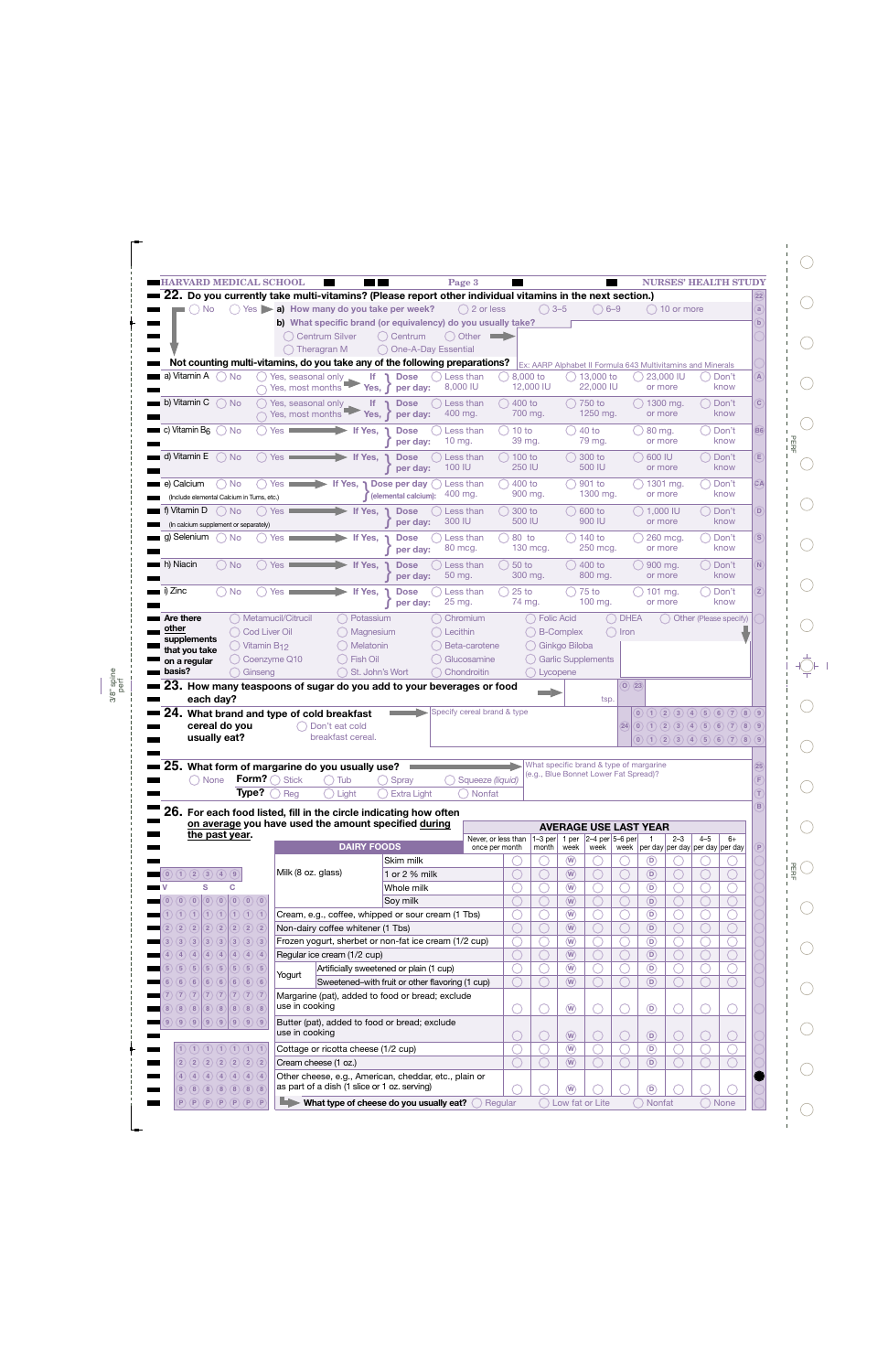|                                                              | 26. For each food listed, fill in the circle indicating how often on average you have<br>used the amount specified during the past year. |                         | Never, or less<br>than once | $1 - 3$<br>per | per                                  | $2 - 4$<br>per | $5 - 6$<br>per | per                    | $2 - 3$<br>per | $4 - 5$<br>per | $6+$<br>per |
|--------------------------------------------------------------|------------------------------------------------------------------------------------------------------------------------------------------|-------------------------|-----------------------------|----------------|--------------------------------------|----------------|----------------|------------------------|----------------|----------------|-------------|
|                                                              | <b>FRUITS</b>                                                                                                                            |                         | per month                   | month          | week                                 | week           | week           | day                    | day            | day            | day         |
| Please try to                                                | Raisins (1 oz. or small pack) or grapes                                                                                                  |                         |                             |                | $\left(\mathbf{W}\right)$            |                |                | $\circ$                |                |                |             |
| average your                                                 | Prunes (7 prunes or 1/2 cup)                                                                                                             |                         |                             |                | $\widehat{w}$                        |                |                | D)                     |                |                |             |
| seasonal use                                                 | Prune juice (small glass)                                                                                                                |                         |                             |                | $\widehat{(\mathsf{W})}$             |                |                | $\widehat{\mathsf{D}}$ |                |                |             |
| of foods over                                                | Bananas (1)                                                                                                                              |                         |                             |                | $\left(\mathbf{W}\right)$            |                |                | (D)                    |                |                |             |
| the entire year.                                             | Cantaloupe (1/4 melon)                                                                                                                   |                         |                             |                | $\widehat{(\mathsf{W})}$             |                |                | $\bigcirc$             |                |                |             |
| For example, if<br>Applesauce (1/2 cup)                      |                                                                                                                                          |                         |                             |                | $\left(\mathbf{W}\right)$            |                |                | D                      |                |                |             |
| a food such as<br>Fresh apples or pears (1)<br>cantaloupe is |                                                                                                                                          |                         |                             |                | $\left(\overline{\mathsf{W}}\right)$ |                |                | $\circledR$            |                |                |             |
| eaten 4 times a                                              | Apple juice or cider (small glass)                                                                                                       |                         |                             |                | $\binom{w}{w}$                       |                |                | D)                     |                |                |             |
| week during the                                              | Oranges (1)                                                                                                                              |                         |                             |                | $\widehat{w}$                        |                |                | $\Box$                 |                |                |             |
| approximate 3                                                | Orange juice (small glass)                                                                                                               | Calcium fortified       |                             |                | $\omega$                             |                |                | (D)                    |                |                |             |
| months that it is                                            |                                                                                                                                          | Regular (not fortified) |                             |                | $\widehat{w}$                        |                |                | $^\copyright$          |                |                |             |
| in season, then                                              | Grapefruit (1/2) or grapefruit juice (small glass)                                                                                       |                         |                             |                | $\widehat{w}$                        |                |                | D)                     |                |                |             |
| the <u>average</u> use                                       | Other fruit juices (small glass)                                                                                                         |                         |                             |                | $\widehat{(\mathsf{W})}$             |                |                | $^\copyright$          |                |                |             |
| would be once                                                | Strawberries, fresh, frozen or canned (1/2 cup)                                                                                          |                         |                             |                | $\left(\mathbf{W}\right)$            |                |                | $\bigcirc$             |                |                |             |
| per week.                                                    | Blueberries, fresh, frozen or canned (1/2 cup)                                                                                           |                         |                             | W              |                                      |                | $\bigcirc$     |                        |                |                |             |
|                                                              | Peaches, apricots or plums (1 fresh, or 1/2 cup canned)                                                                                  |                         |                             |                | (W)                                  |                |                | D)                     |                |                |             |

|                                                      | Never, or less<br>than once | 1–3<br>per | 1<br>per               | 2–4<br>per | 5–6<br>per | per                        | 2–3<br>per | 4–5<br>per | 6+<br>per |
|------------------------------------------------------|-----------------------------|------------|------------------------|------------|------------|----------------------------|------------|------------|-----------|
| <b>VEGETABLES</b>                                    | per month                   | month      | week                   | week       | week       | day                        | day        | day        | day       |
| Tomatoes (1)                                         |                             |            | $\widehat{\mathsf{w}}$ |            |            | $\bigcirc$                 |            |            |           |
| Tomato or V-8 juice (small glass)                    |                             |            | $\widehat{\mathsf{w}}$ |            |            | (D                         |            |            |           |
| Tomato sauce (1/2 cup) e.g., spaghetti sauce         |                             |            | $\widehat{\mathsf{w}}$ |            |            | $\bigcirc$                 |            |            |           |
| Salsa, picante or taco sauce (1/4 cup)               |                             |            | $\widehat{\mathsf{w}}$ |            |            | ⋒                          |            |            |           |
| Tofu, soy burger or other soy protein                |                             |            | $\widehat{\mathsf{w}}$ |            |            | $\bigcirc$                 |            |            |           |
| String beans (1/2 cup)                               |                             |            | $\widehat{\mathsf{w}}$ |            |            | ⋒                          |            |            |           |
| Beans or lentils, baked or dried (1/2 cup)           |                             |            | $\widehat{\mathsf{w}}$ |            |            | $\left( \mathsf{D}\right)$ |            |            |           |
| Peas or lima beans (1/2 cup fresh, frozen, canned)   |                             |            | $\widehat{\mathsf{w}}$ |            |            | 6                          |            |            |           |
| Broccoli (1/2 cup)                                   |                             |            | $\widehat{\mathsf{w}}$ |            |            | $\left( \mathsf{D}\right)$ |            |            |           |
| Cauliflower (1/2 cup)                                |                             |            | $\widehat{\mathsf{w}}$ |            |            | $\bigcirc$                 |            |            |           |
| Cabbage or coleslaw (1/2 cup)                        |                             |            | $\widehat{\mathsf{w}}$ |            |            | $\left( \mathsf{D}\right)$ |            |            |           |
| Brussels sprouts (1/2 cup)                           |                             |            | $\widehat{\mathsf{w}}$ |            |            | 6                          |            |            |           |
| Carrots, raw (1/2 carrot or 2-4 sticks)              |                             |            | $\widehat{\mathsf{w}}$ |            |            | $\left( \mathsf{D}\right)$ |            |            |           |
| Carrots, cooked (1/2 cup) or carrot juice (2-3 oz.)  |                             |            | $\widehat{\mathsf{w}}$ |            |            | (D)                        |            |            |           |
| Corn (1 ear or 1/2 cup frozen or canned)             |                             |            | $\widehat{\mathsf{w}}$ |            |            | $\left( \mathsf{D}\right)$ |            |            |           |
| Mixed vegetables, stir-fry, vegetable soup (1/2 cup) |                             |            | $\widehat{\mathsf{w}}$ |            |            | 6                          |            |            |           |
| Yams or sweet potatoes (1/2 cup)                     |                             |            | $\widehat{\mathsf{w}}$ |            |            | $\bigcirc$                 |            |            |           |
| Dark orange (winter) squash (1/2 cup)                |                             |            | $\widehat{\mathsf{w}}$ |            |            | (D)                        |            |            |           |
| Eggplant, zucchini or other summer squash (1/2 cup)  |                             |            | $\widehat{\mathsf{w}}$ |            |            | $\bigcirc$                 |            |            |           |
| Kale, mustard greens or chard (1/2 cup)              |                             |            | $\widehat{\mathsf{w}}$ |            |            | ⋒                          |            |            |           |
| Spinach, cooked (1/2 cup)                            |                             |            | $\widehat{\mathsf{w}}$ |            |            | $\bigcirc$                 |            |            |           |
| Spinach, raw as in salad (serving)                   |                             |            | $\widehat{\mathsf{w}}$ |            |            | (D)                        |            |            |           |
| Iceberg or head lettuce (serving)                    |                             |            | $\widehat{\mathsf{w}}$ |            |            | $\bigcirc$                 |            |            |           |
| Romaine or leaf lettuce (serving)                    |                             |            | $\widehat{\mathsf{w}}$ |            |            | ⋒                          |            |            |           |
| Celery (4" stick)                                    |                             |            | $\widehat{\mathsf{w}}$ |            |            | $\bigcirc$                 |            |            |           |
| Green or red peppers (3 slices or 1/4 pepper)        |                             |            | W                      |            |            | (D)                        |            |            |           |
| Onions as a garnish or in salad (1 slice)            |                             |            | $\widehat{\mathsf{w}}$ |            |            | $\bigcirc$                 |            |            |           |
| Onions as a vegetable, rings or soup (1 onion)       |                             |            | $\widehat{\mathsf{w}}$ |            |            | ⋒                          |            |            |           |

|                                                   | Never, or less<br>than once | $1 - 3$<br>per | per  | $2 - 4$<br>per | $5 - 6$<br>per | per | $2 - 3$<br>per | $4 - 5$<br>per | $6+$<br>per |
|---------------------------------------------------|-----------------------------|----------------|------|----------------|----------------|-----|----------------|----------------|-------------|
| <b>EGGS, MEAT, ETC.</b>                           | per month                   | month          | week | week           | week           | dav | dav            | dav            | day         |
| Egg Beaters or egg whites only (1/4 cup or 1 egg) |                             |                | W    |                |                | D   |                |                |             |
| Eggs including yolk (1)                           |                             |                | W)   |                |                | D   |                |                |             |
| Beef or pork hot dogs (1)                         |                             |                | W    |                |                | D   |                |                |             |
| Chicken or turkey hot dogs (1)                    |                             |                | W    |                |                | D   |                |                |             |
| Chicken/Turkey sandwich or frozen dinner          |                             |                | W)   |                |                | D   |                |                |             |
| Other chicken or turkey, with skin (3 oz.)        |                             |                | W)   |                |                | D   |                |                |             |
| Other chicken or turkey, without skin (3 oz.)     |                             |                | W)   |                |                | D   |                |                |             |
| Bacon (2 slices)                                  |                             |                | W)   |                |                | D   |                |                |             |

**P**

**P**

 $\bigcirc$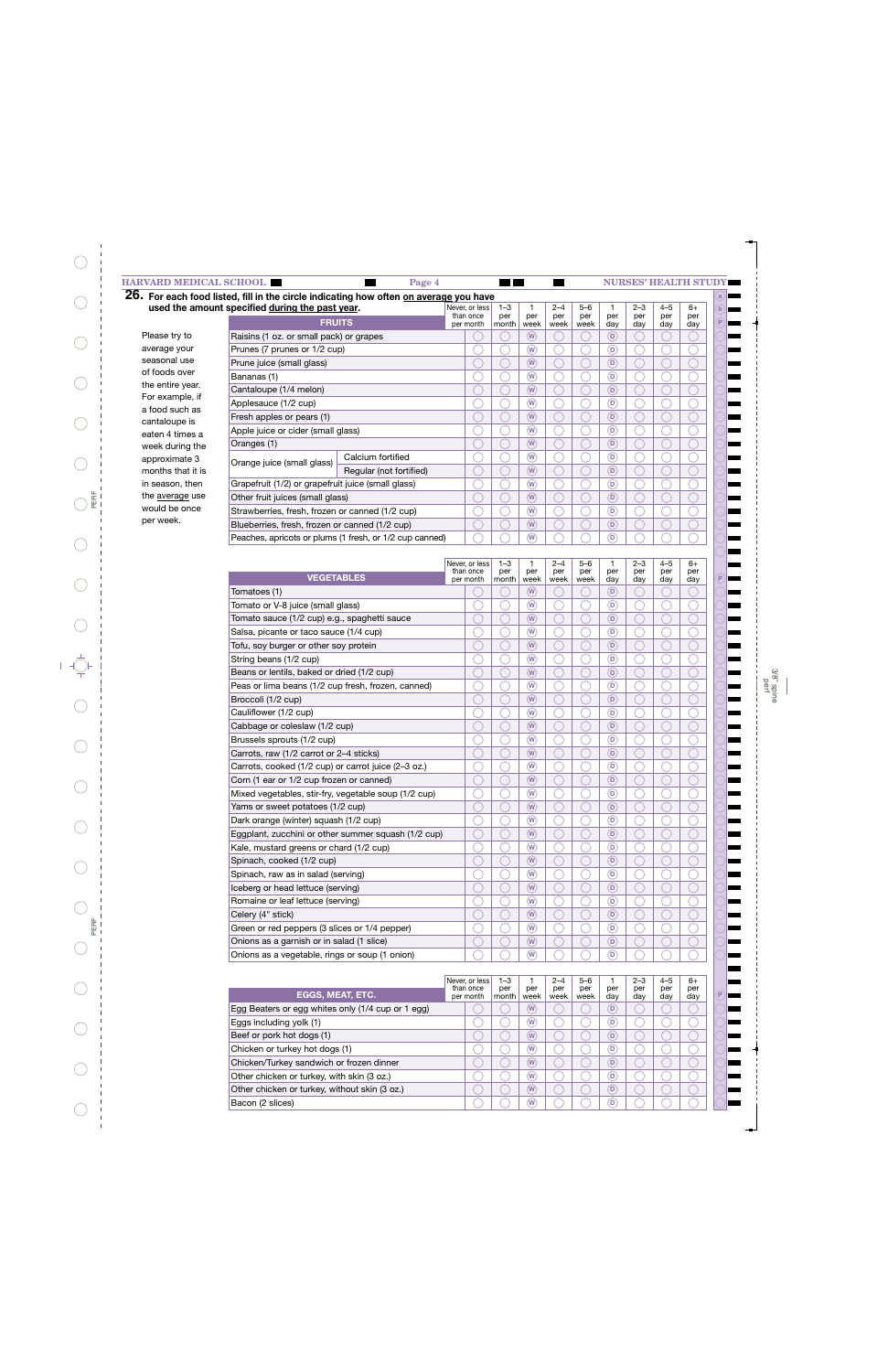| <b>HARVARD MEDICAL SCHOOL</b>         |                                                                                                                                                                                                                                                                                                                                                                                                                                                                                                                                                                                                                                                                                                                                                                                                                                                                                                                                                                                                                   |  | Page 5                                                                                                                                                 |                             |                             |                                     | <b>Contract Service</b> |                |                     |                |                | <b>NURSES' HEALTH STUDY</b> |   |
|---------------------------------------|-------------------------------------------------------------------------------------------------------------------------------------------------------------------------------------------------------------------------------------------------------------------------------------------------------------------------------------------------------------------------------------------------------------------------------------------------------------------------------------------------------------------------------------------------------------------------------------------------------------------------------------------------------------------------------------------------------------------------------------------------------------------------------------------------------------------------------------------------------------------------------------------------------------------------------------------------------------------------------------------------------------------|--|--------------------------------------------------------------------------------------------------------------------------------------------------------|-----------------------------|-----------------------------|-------------------------------------|-------------------------|----------------|---------------------|----------------|----------------|-----------------------------|---|
|                                       |                                                                                                                                                                                                                                                                                                                                                                                                                                                                                                                                                                                                                                                                                                                                                                                                                                                                                                                                                                                                                   |  | $\overline{26}$ . For each food listed, fill in the circle indicating how often on average you have<br>used the amount specified during the past year. | Never, or less              | $1 - 3$                     | $\mathbf{1}$                        | $2 - 4$                 | $5 - 6$        | $\mathbf{1}$        | $2 - 3$        | $4 - 5$        | 6+                          |   |
|                                       |                                                                                                                                                                                                                                                                                                                                                                                                                                                                                                                                                                                                                                                                                                                                                                                                                                                                                                                                                                                                                   |  | <b>EGGS, MEAT, ETC.</b>                                                                                                                                | than once<br>per month      | per<br>month                | per<br>week                         | per<br>week             | per<br>week    | per<br>day          | per<br>day     | per<br>day     | per<br>day                  |   |
|                                       |                                                                                                                                                                                                                                                                                                                                                                                                                                                                                                                                                                                                                                                                                                                                                                                                                                                                                                                                                                                                                   |  |                                                                                                                                                        |                             |                             | $\circled{w}$                       |                         |                | (D)                 |                |                |                             |   |
|                                       |                                                                                                                                                                                                                                                                                                                                                                                                                                                                                                                                                                                                                                                                                                                                                                                                                                                                                                                                                                                                                   |  |                                                                                                                                                        |                             |                             |                                     |                         |                |                     |                |                |                             |   |
|                                       |                                                                                                                                                                                                                                                                                                                                                                                                                                                                                                                                                                                                                                                                                                                                                                                                                                                                                                                                                                                                                   |  |                                                                                                                                                        |                             |                             | $\binom{w}{x}$                      |                         |                | $\circledcirc$      |                |                |                             |   |
|                                       |                                                                                                                                                                                                                                                                                                                                                                                                                                                                                                                                                                                                                                                                                                                                                                                                                                                                                                                                                                                                                   |  | Lean or extra lean                                                                                                                                     |                             |                             | $\left(\widehat{\mathsf{W}}\right)$ |                         |                | $\circ$             |                |                |                             |   |
|                                       |                                                                                                                                                                                                                                                                                                                                                                                                                                                                                                                                                                                                                                                                                                                                                                                                                                                                                                                                                                                                                   |  | Regular                                                                                                                                                |                             |                             | (w)                                 |                         |                | $\circ$             |                |                |                             |   |
|                                       |                                                                                                                                                                                                                                                                                                                                                                                                                                                                                                                                                                                                                                                                                                                                                                                                                                                                                                                                                                                                                   |  |                                                                                                                                                        |                             |                             |                                     |                         |                |                     |                |                |                             |   |
|                                       |                                                                                                                                                                                                                                                                                                                                                                                                                                                                                                                                                                                                                                                                                                                                                                                                                                                                                                                                                                                                                   |  |                                                                                                                                                        |                             |                             | $\left(\widehat{\mathsf{W}}\right)$ |                         |                | $\circledR$         |                |                |                             |   |
|                                       |                                                                                                                                                                                                                                                                                                                                                                                                                                                                                                                                                                                                                                                                                                                                                                                                                                                                                                                                                                                                                   |  |                                                                                                                                                        |                             |                             | $\circledR$                         |                         |                | $\circledcirc$      |                |                |                             |   |
|                                       |                                                                                                                                                                                                                                                                                                                                                                                                                                                                                                                                                                                                                                                                                                                                                                                                                                                                                                                                                                                                                   |  |                                                                                                                                                        |                             |                             | (W)                                 |                         |                | (D)                 |                |                |                             |   |
|                                       |                                                                                                                                                                                                                                                                                                                                                                                                                                                                                                                                                                                                                                                                                                                                                                                                                                                                                                                                                                                                                   |  |                                                                                                                                                        |                             |                             | $\binom{w}{w}$                      |                         |                | $\circ$             |                |                |                             |   |
|                                       |                                                                                                                                                                                                                                                                                                                                                                                                                                                                                                                                                                                                                                                                                                                                                                                                                                                                                                                                                                                                                   |  |                                                                                                                                                        |                             |                             |                                     |                         |                |                     |                |                |                             |   |
|                                       |                                                                                                                                                                                                                                                                                                                                                                                                                                                                                                                                                                                                                                                                                                                                                                                                                                                                                                                                                                                                                   |  |                                                                                                                                                        |                             |                             | $\left(\widehat{\mathsf{W}}\right)$ |                         |                | $\circledR$         |                |                |                             |   |
|                                       |                                                                                                                                                                                                                                                                                                                                                                                                                                                                                                                                                                                                                                                                                                                                                                                                                                                                                                                                                                                                                   |  |                                                                                                                                                        |                             |                             | $\circledR$                         |                         |                | $\circ$             |                |                |                             |   |
|                                       |                                                                                                                                                                                                                                                                                                                                                                                                                                                                                                                                                                                                                                                                                                                                                                                                                                                                                                                                                                                                                   |  |                                                                                                                                                        |                             |                             |                                     |                         |                |                     |                |                |                             |   |
|                                       |                                                                                                                                                                                                                                                                                                                                                                                                                                                                                                                                                                                                                                                                                                                                                                                                                                                                                                                                                                                                                   |  |                                                                                                                                                        |                             |                             | $\circledR$                         |                         |                | $\circledR$         |                |                |                             |   |
|                                       |                                                                                                                                                                                                                                                                                                                                                                                                                                                                                                                                                                                                                                                                                                                                                                                                                                                                                                                                                                                                                   |  |                                                                                                                                                        |                             | $1 - 3$                     | $\left(\overline{w}\right)$         | $2 - 4$                 | $5 - 6$        | $\circ$             | $2 - 3$        | $4 - 5$        | $6+$                        |   |
|                                       | Canned tuna fish (2-3 oz.)<br>Breaded fish cakes, pieces, or fish sticks<br>(1 serving, store bought)<br>Shrimp, lobster, scallops as a main dish<br>bluefish, swordfish (3-5 oz.)<br><b>BREADS, CEREALS, STARCHES</b><br>Cold breakfast cereal (1 cup)<br>Cooked oatmeal/cooked oat bran (1 cup)<br>Other cooked breakfast cereal (1 cup)<br>White bread, including pita<br>Bread (1 slice)<br>Rye/Pumpernickel<br>Bagels, English muffins, or rolls (1)<br>Muffins or biscuits (1)<br>Pancakes or waffles (2 small pieces)<br>Brown rice (1 cup)<br>White rice (1 cup)<br>Pasta, e.g., spaghetti, noodles, etc. (1 cup)<br>Tortillas (1)<br>French Fries (4 oz. or 1 serving)<br>Potatoes, baked, boiled (1) or mashed (1 cup)<br>Potato chips or corn chips (small bag or 1 oz.)<br>Fat free or light<br>Crackers (6)<br>Regular<br>Pizza (2 slices)<br><b>BEVERAGES</b>                                                                                                                                       |  |                                                                                                                                                        | Never, or less<br>than once | per                         | $\mathbf{1}$<br>per                 | per                     | per            | $\mathbf{1}$<br>per | per            | per            | per                         |   |
|                                       |                                                                                                                                                                                                                                                                                                                                                                                                                                                                                                                                                                                                                                                                                                                                                                                                                                                                                                                                                                                                                   |  |                                                                                                                                                        | per month                   | month                       | week                                | week                    | week           | day                 | day            | day            | day                         |   |
|                                       |                                                                                                                                                                                                                                                                                                                                                                                                                                                                                                                                                                                                                                                                                                                                                                                                                                                                                                                                                                                                                   |  |                                                                                                                                                        |                             |                             | (W)<br>$\omega$                     |                         |                | (D)<br>(D)          |                |                |                             |   |
|                                       |                                                                                                                                                                                                                                                                                                                                                                                                                                                                                                                                                                                                                                                                                                                                                                                                                                                                                                                                                                                                                   |  |                                                                                                                                                        |                             |                             | (W)                                 |                         |                | (D)                 |                |                |                             |   |
|                                       |                                                                                                                                                                                                                                                                                                                                                                                                                                                                                                                                                                                                                                                                                                                                                                                                                                                                                                                                                                                                                   |  |                                                                                                                                                        |                             |                             | $\circledR$                         |                         |                | $\circledcirc$      |                |                |                             |   |
|                                       |                                                                                                                                                                                                                                                                                                                                                                                                                                                                                                                                                                                                                                                                                                                                                                                                                                                                                                                                                                                                                   |  |                                                                                                                                                        |                             |                             | (W)                                 |                         |                | (D)                 |                |                |                             |   |
|                                       |                                                                                                                                                                                                                                                                                                                                                                                                                                                                                                                                                                                                                                                                                                                                                                                                                                                                                                                                                                                                                   |  |                                                                                                                                                        |                             |                             | $\circledR$                         |                         |                | $\circledcirc$      |                |                |                             |   |
|                                       |                                                                                                                                                                                                                                                                                                                                                                                                                                                                                                                                                                                                                                                                                                                                                                                                                                                                                                                                                                                                                   |  |                                                                                                                                                        |                             |                             | (W)                                 |                         |                | (D)                 |                |                |                             |   |
|                                       |                                                                                                                                                                                                                                                                                                                                                                                                                                                                                                                                                                                                                                                                                                                                                                                                                                                                                                                                                                                                                   |  |                                                                                                                                                        |                             |                             | $\circledR$                         |                         |                | $\circledcirc$      |                |                |                             |   |
|                                       |                                                                                                                                                                                                                                                                                                                                                                                                                                                                                                                                                                                                                                                                                                                                                                                                                                                                                                                                                                                                                   |  |                                                                                                                                                        |                             |                             | (W)                                 |                         |                | (D)                 |                |                |                             |   |
|                                       |                                                                                                                                                                                                                                                                                                                                                                                                                                                                                                                                                                                                                                                                                                                                                                                                                                                                                                                                                                                                                   |  |                                                                                                                                                        |                             |                             | $\circledR$                         |                         |                | (D)                 |                |                |                             |   |
|                                       |                                                                                                                                                                                                                                                                                                                                                                                                                                                                                                                                                                                                                                                                                                                                                                                                                                                                                                                                                                                                                   |  |                                                                                                                                                        |                             |                             | $\circled{w}$                       |                         |                | (D)                 |                |                |                             |   |
|                                       |                                                                                                                                                                                                                                                                                                                                                                                                                                                                                                                                                                                                                                                                                                                                                                                                                                                                                                                                                                                                                   |  |                                                                                                                                                        |                             |                             | $\circledR$                         |                         |                | $\circledcirc$      |                |                |                             |   |
|                                       |                                                                                                                                                                                                                                                                                                                                                                                                                                                                                                                                                                                                                                                                                                                                                                                                                                                                                                                                                                                                                   |  |                                                                                                                                                        |                             |                             | $\left(\mathbf{W}\right)$           |                         |                | $\circ$             |                |                |                             |   |
|                                       |                                                                                                                                                                                                                                                                                                                                                                                                                                                                                                                                                                                                                                                                                                                                                                                                                                                                                                                                                                                                                   |  |                                                                                                                                                        |                             |                             | $\circledR$                         |                         |                | $^\copyright$       |                |                |                             |   |
|                                       | Salami, bologna, or other processed meat sandwiches<br>Other processed meats, e.g., sausage, kielbasa,<br>etc. (2 oz. or 2 small links)<br>Hamburger (1 patty)<br>Beef, pork, or lamb as a sandwich or mixed dish,<br>e.g., stew, casserole, lasagna, frozen dinner, etc.<br>Pork as a main dish, e.g., ham or chops (4-6 oz.)<br>Dark meat fish, e.g., mackerel, salmon, sardines,<br>Other fish, e.g., cod, haddock, halibut (3-5 oz.)<br>Low-calorie beverage with caffeine,<br>Low-Calorie<br>e.g., Diet Coke, Diet Mt. Dew<br>(sugar-free)<br>types<br>Carbonated beverage with caffeine & sugar,<br>e.g., Coke, Pepsi, Mt. Dew, Dr. Pepper<br>Regular<br>types (not<br>Other carbonated beverage with sugar,<br>sugar-free)<br>e.g., 7-Up, Root Beer, Ginger Ale<br>Beer, regular (1 glass, bottle, can)<br>Red wine (4 oz. glass)<br>White wine (4 oz. glass)<br>Liquor, e.g., vodka, gin, etc. (1 drink or shot)<br>Herbal tea or decaffeinated tea (1 cup)<br>Tea with caffeine (1 cup), not herbal teas |  |                                                                                                                                                        |                             | $\circled{w}$               |                                     |                         | $\circledR$    |                     |                |                |                             |   |
|                                       |                                                                                                                                                                                                                                                                                                                                                                                                                                                                                                                                                                                                                                                                                                                                                                                                                                                                                                                                                                                                                   |  |                                                                                                                                                        |                             | $\circledR$                 |                                     |                         | $\circledR$    |                     |                |                |                             |   |
|                                       | Beef or lamb as a main dish, e.g., steak, roast (4-6 oz.)<br>Wheat, oatmeal, other whole grain<br>Other low-cal bev. without caffeine, e.g., Diet 7-Up<br>Punch, lemonade, other non-carbonated fruit<br><b>OTHER BEVERAGES</b><br>drinks, or sugared ice tea (1 glass, bottle, can)<br>Light Beer, e.g., Bud Light (1 glass, bottle, can)<br>Plain water, bottled, sparkling, or tap (1 cup or glass)<br>Decaffeinated coffee (1 cup)                                                                                                                                                                                                                                                                                                                                                                                                                                                                                                                                                                            |  |                                                                                                                                                        |                             | $\left(\overline{W}\right)$ |                                     |                         | $\circledR$    |                     |                |                |                             |   |
|                                       |                                                                                                                                                                                                                                                                                                                                                                                                                                                                                                                                                                                                                                                                                                                                                                                                                                                                                                                                                                                                                   |  |                                                                                                                                                        | $\circledR$                 |                             |                                     | $\circledcirc$          |                |                     |                |                |                             |   |
|                                       |                                                                                                                                                                                                                                                                                                                                                                                                                                                                                                                                                                                                                                                                                                                                                                                                                                                                                                                                                                                                                   |  |                                                                                                                                                        |                             |                             | $\circledR$                         |                         |                | $\circledcirc$      |                |                |                             |   |
|                                       |                                                                                                                                                                                                                                                                                                                                                                                                                                                                                                                                                                                                                                                                                                                                                                                                                                                                                                                                                                                                                   |  |                                                                                                                                                        | Never, or less<br>than once | $1 - 3$<br>per              | $\mathbf{1}$<br>per                 | $2 - 4$<br>per          | $5 - 6$<br>per | $\mathbf{1}$<br>per | $2 - 3$<br>per | $4 - 5$<br>per | 6+<br>per                   |   |
|                                       |                                                                                                                                                                                                                                                                                                                                                                                                                                                                                                                                                                                                                                                                                                                                                                                                                                                                                                                                                                                                                   |  |                                                                                                                                                        | per month                   | month                       | week                                | week                    | week           | day                 | day            | day            | day                         | P |
| <b>CARBONATED</b><br><b>BEVERAGES</b> |                                                                                                                                                                                                                                                                                                                                                                                                                                                                                                                                                                                                                                                                                                                                                                                                                                                                                                                                                                                                                   |  |                                                                                                                                                        |                             |                             |                                     |                         |                |                     |                |                |                             |   |
|                                       |                                                                                                                                                                                                                                                                                                                                                                                                                                                                                                                                                                                                                                                                                                                                                                                                                                                                                                                                                                                                                   |  |                                                                                                                                                        |                             |                             | $\circledR$                         |                         |                | $\circledR$         |                |                |                             |   |
| Consider the<br>serving size as       |                                                                                                                                                                                                                                                                                                                                                                                                                                                                                                                                                                                                                                                                                                                                                                                                                                                                                                                                                                                                                   |  |                                                                                                                                                        |                             |                             | $\circledR$                         |                         |                | $\circledR$         |                |                |                             |   |
| 1 glass, bottle                       |                                                                                                                                                                                                                                                                                                                                                                                                                                                                                                                                                                                                                                                                                                                                                                                                                                                                                                                                                                                                                   |  |                                                                                                                                                        |                             |                             | $\circledR$                         |                         |                | $\circledR$         |                |                |                             |   |
| or can for these                      |                                                                                                                                                                                                                                                                                                                                                                                                                                                                                                                                                                                                                                                                                                                                                                                                                                                                                                                                                                                                                   |  |                                                                                                                                                        |                             |                             |                                     |                         |                |                     |                |                |                             |   |
| carbonated<br>beverages.              |                                                                                                                                                                                                                                                                                                                                                                                                                                                                                                                                                                                                                                                                                                                                                                                                                                                                                                                                                                                                                   |  |                                                                                                                                                        |                             |                             | $\circledR$                         |                         |                | $\circledR$         |                |                |                             |   |
|                                       |                                                                                                                                                                                                                                                                                                                                                                                                                                                                                                                                                                                                                                                                                                                                                                                                                                                                                                                                                                                                                   |  |                                                                                                                                                        |                             |                             |                                     |                         |                |                     |                |                |                             |   |
|                                       |                                                                                                                                                                                                                                                                                                                                                                                                                                                                                                                                                                                                                                                                                                                                                                                                                                                                                                                                                                                                                   |  |                                                                                                                                                        |                             |                             |                                     |                         |                | $\circledR$         |                |                |                             |   |
|                                       |                                                                                                                                                                                                                                                                                                                                                                                                                                                                                                                                                                                                                                                                                                                                                                                                                                                                                                                                                                                                                   |  |                                                                                                                                                        |                             |                             | $\circledR$<br>$\circledR$          |                         |                | $\circledR$         |                |                |                             |   |
|                                       |                                                                                                                                                                                                                                                                                                                                                                                                                                                                                                                                                                                                                                                                                                                                                                                                                                                                                                                                                                                                                   |  |                                                                                                                                                        |                             |                             | $\circledR$                         |                         |                | $\circ$             |                |                |                             |   |
|                                       |                                                                                                                                                                                                                                                                                                                                                                                                                                                                                                                                                                                                                                                                                                                                                                                                                                                                                                                                                                                                                   |  |                                                                                                                                                        |                             |                             | $\circledR$                         |                         |                | $\circledR$         |                |                |                             |   |
|                                       |                                                                                                                                                                                                                                                                                                                                                                                                                                                                                                                                                                                                                                                                                                                                                                                                                                                                                                                                                                                                                   |  |                                                                                                                                                        |                             |                             | $\left(\overline{W}\right)$         |                         |                | $\circledR$         |                |                |                             |   |
|                                       |                                                                                                                                                                                                                                                                                                                                                                                                                                                                                                                                                                                                                                                                                                                                                                                                                                                                                                                                                                                                                   |  |                                                                                                                                                        |                             |                             | $\circledR$                         |                         |                | $\circledR$         |                |                |                             |   |
|                                       |                                                                                                                                                                                                                                                                                                                                                                                                                                                                                                                                                                                                                                                                                                                                                                                                                                                                                                                                                                                                                   |  |                                                                                                                                                        |                             |                             | $\circledR$                         |                         |                | $\circledR$         |                |                |                             |   |
|                                       |                                                                                                                                                                                                                                                                                                                                                                                                                                                                                                                                                                                                                                                                                                                                                                                                                                                                                                                                                                                                                   |  |                                                                                                                                                        |                             |                             | $\circledR$                         |                         |                | $\circledR$         |                |                |                             |   |
|                                       |                                                                                                                                                                                                                                                                                                                                                                                                                                                                                                                                                                                                                                                                                                                                                                                                                                                                                                                                                                                                                   |  |                                                                                                                                                        |                             |                             | $\circledR$                         |                         |                | $\circledR$         |                |                |                             |   |
|                                       |                                                                                                                                                                                                                                                                                                                                                                                                                                                                                                                                                                                                                                                                                                                                                                                                                                                                                                                                                                                                                   |  |                                                                                                                                                        |                             |                             | $\circledR$                         |                         |                | $\circledR$         |                |                |                             |   |
|                                       |                                                                                                                                                                                                                                                                                                                                                                                                                                                                                                                                                                                                                                                                                                                                                                                                                                                                                                                                                                                                                   |  |                                                                                                                                                        |                             |                             |                                     |                         |                |                     |                |                |                             |   |

perf

 $\bigcirc$  $\bigcirc$  $\bigcirc$  $\bigcirc$  $\bigcirc$  $\bigcirc$